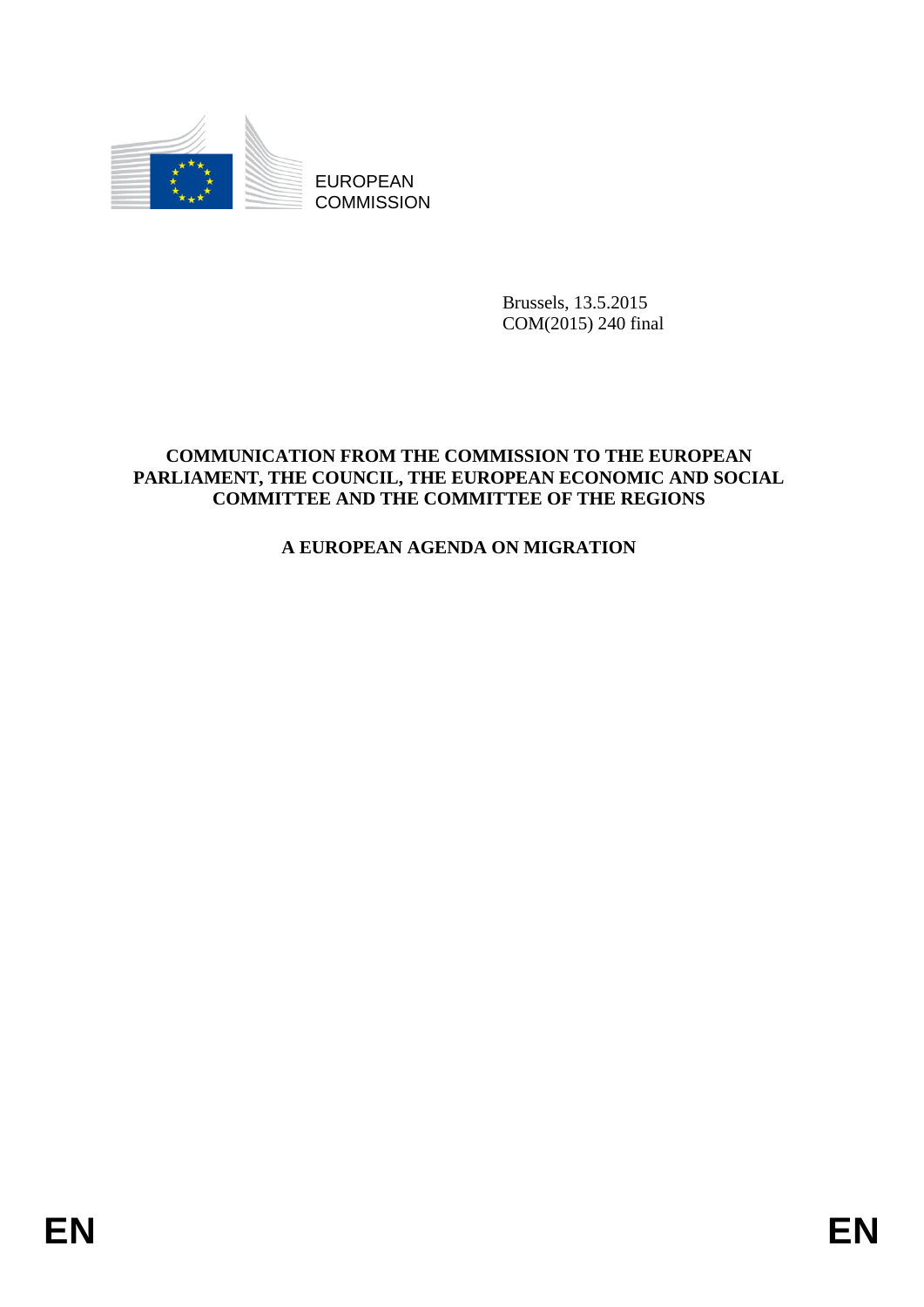# **I. Introduction**

Throughout history, people have migrated from one place to another. People try to reach European shores for different reasons and through different channels. They look for legal pathways, but they risk also their lives, to escape from political oppression, war and poverty, as well as to find family reunification, entrepreneurship, knowledge and education. Every person's migration tells its own story. Misguided and stereotyped narratives often tend to focus only on certain types of flows, overlooking the inherent complexity of this phenomenon, which impacts society in many different ways and calls for a variety of responses. This Agenda brings together the different steps the European Union should take now, and in the coming years, to build up a coherent and comprehensive approach to reap the benefits and address the challenges deriving from migration.

The immediate imperative is the duty to protect those in need. The plight of thousands of migrants putting their lives in peril to cross the Mediterranean has shocked us all. As a first and immediate response, the Commission put forward a ten point plan for immediate action. The European Parliament and the European Council have lent their support to this plan and Member States have also committed to concrete steps, notably to avert further loss of life.

The response was immediate but insufficient. This cannot be a one-off response. Emergency measures have been necessary because the collective European policy on the matter has fallen short. While most Europeans have responded to the plight of the migrants, the reality is that across Europe, there are serious doubts about whether our migration policy is equal to the pressure of thousands of migrants, to the need to integrate migrants in our societies, or to the economic demands of a Europe in demographic decline.

To try to halt the human misery created by those who exploit migrants, we need to use the EU's global role and wide range of tools to address the root causes of migration. Some of these are deep-seated but must be addressed. Globalisation and the communication revolution have created opportunities and raised expectations. Others are the consequence of wars and crises from Ukraine to the Middle East, Asia and North Africa. The impact of global poverty and conflict do not end at national frontiers.

Europe should continue to be a safe haven for those fleeing persecution as well as an attractive destination for the talent and entrepreneurship of students, researchers and workers. Upholding our international commitments and values while securing our borders and at the same time creating the right conditions for Europe's economic prosperity and societal cohesion is a difficult balancing act that requires coordinated action at the European level.

This calls for a set of core measures and a consistent and clear common policy. We need to restore confidence in our ability to bring together European and national efforts to address migration, to meet our international and ethical obligations and to work together in an effective way, in accordance with the principles of solidarity and shared responsibility. No Member State can effectively address migration alone. It is clear that we need a new, more European approach. This requires using all policies and tools at our disposal – combining internal and external policies to best effect. All actors: Member States, EU institutions, International Organisations, civil society, local authorities and third countries need to work together to make a common European migration policy a reality.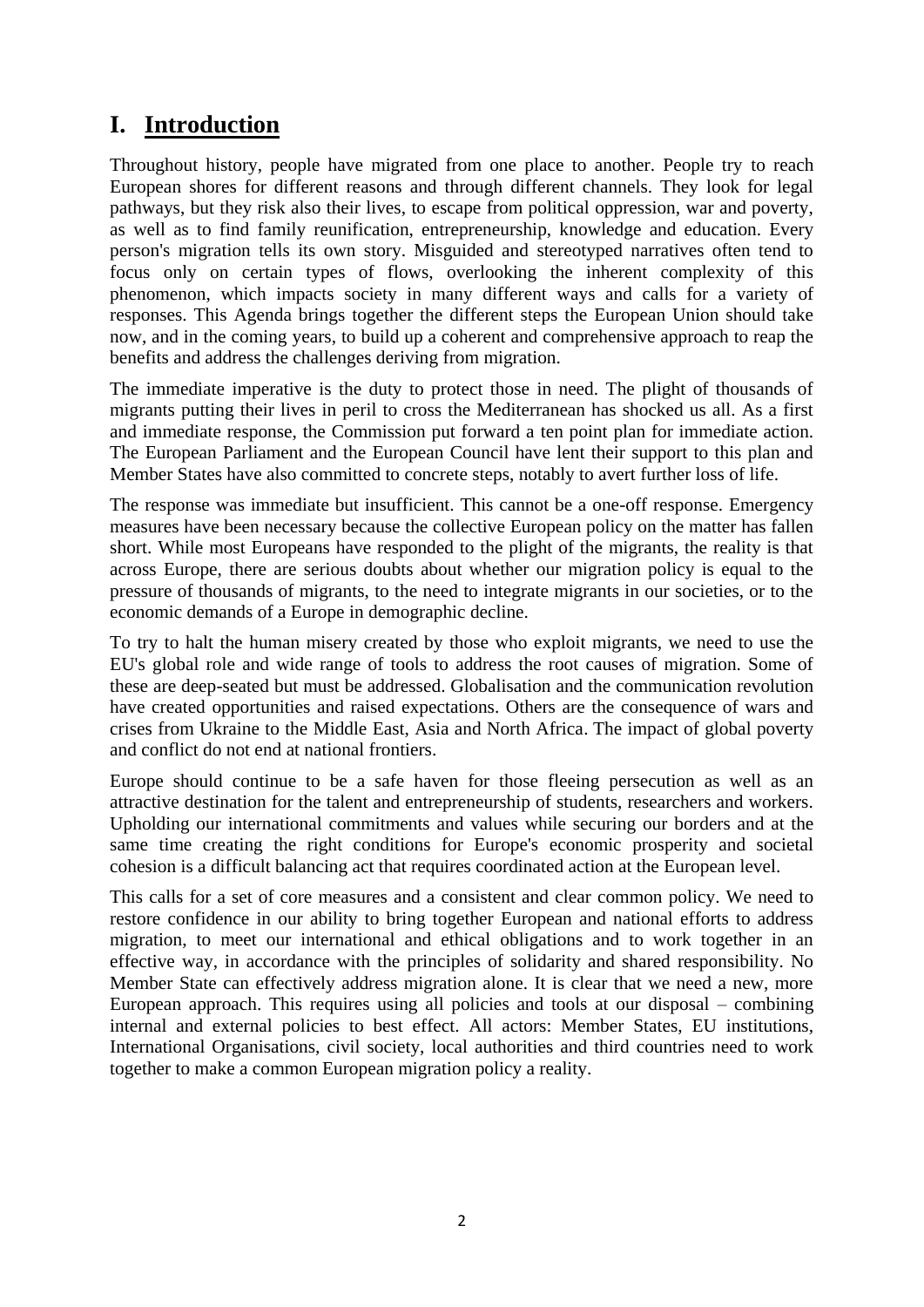# **II. Immediate action**

The first part of this European Agenda on Migration responds to the need for swift and determined action in response to the human tragedy in the whole of the Mediterranean. The European Council statement of 23 April  $2015<sup>1</sup>$  and the European Parliament Resolution a few days later,<sup>2</sup> illustrated the consensus for rapid action to save lives and to step up EU action.<sup>3</sup>

This swift response must also serve as the blueprint for the EU's reaction to future crises, whichever part of the common external border comes under pressure from East to West and from North to South.

### *Saving lives at sea*

Europe cannot stand by whilst lives are being lost. Search and rescue efforts will be stepped up to restore the level of intervention provided under the former Italian 'Mare Nostrum' operation. To triple the budget for the **Frontex joint-operations Triton and Poseidon**, the Commission has already presented an amending budget for 2015 and will present its proposal for 2016 by the end of May. When implemented, this will expand both the capability and the geographical scope of these operations, so that Frontex can fulfil its dual role of coordinating operational border support to Member States under pressure, and helping to save the lives of migrants at sea<sup>4</sup>. In parallel to this increase in EU funding, assets (ships and aircrafts) are being deployed by several Member States. This welcome solidarity will need to be maintained for as long as the migratory pressure persists. The new Triton Operational Plan will be presented by the end of May.<sup>5</sup>

### *Targeting criminal smuggling networks*

The criminal networks which exploit vulnerable migrants must be targeted. The High Representative/Vice President (HR/VP) has already presented options for possible **Common Security and Defence Policy (CSDP) operations** to systematically identify, capture and destroy vessels used by smugglers. Such action under international law will be a powerful demonstration of the EU's determination to act.

More will be done to pool and better **use information to identify and target smugglers**. Europol will immediately strengthen its recently established joint maritime information operation (JOT MARE) – and its focal point on migrant smuggling. The result will be a single

**<sup>.</sup>** 1 Special meeting of the European Council, 23 April 2015 – statement: http://www.consilium.europa.eu/en/press/pressreleases/2015/04/23-special-euco-statement/. This part of The European Agenda on Migration incorporates and further develops the initiatives included in the Roadmap that the Commission presented as a follow up to the Statement of the European Council of 23 April.

<sup>2</sup> http://www.europarl.europa.eu/oeil/popups/ficheprocedure.do?lang=en&reference=2015/2660(RSP).

<sup>3</sup> The Union's common policy on asylum, immigration, visa and external border controls is based on Title V (Area of freedom, security and Justice) of the Treaty on the functioning of the European Union (TFEU). Under Protocols 21 and 22 to the Treaties, the United Kingdom, Ireland and Denmark shall not take part in the adoption by the Council of proposed measures pursuant to Title V TFEU. The United Kingdom and Ireland may notify the Council, within three months after a proposal or initiative has been presented, or at any time after its adoption, that they wish to take part in the adoption and application of any such proposed measure. At any time Denmark may, in accordance with its constitutional requirements, notify the other Member States that it wishes to apply in full all relevant measures adopted on the basis of Title V TFEU.

<sup>&</sup>lt;sup>4</sup> This support is in addition to the substantial assistance available to these Member States from Home Affairs funds of which Italy is the major beneficiary in absolute terms and Malta in per capita terms.

<sup>5</sup> As Triton and Poseidon are Frontex-coordinated operations which relate to the protection of external borders, they build on the Schengen *acquis* in which Ireland and the United Kingdom do not participate (see footnote 25 below). This fact does not exclude the United Kingdom vessels from participating in Search and Rescue operations, in the Mediterranean, in coordination by Triton and Poseidon.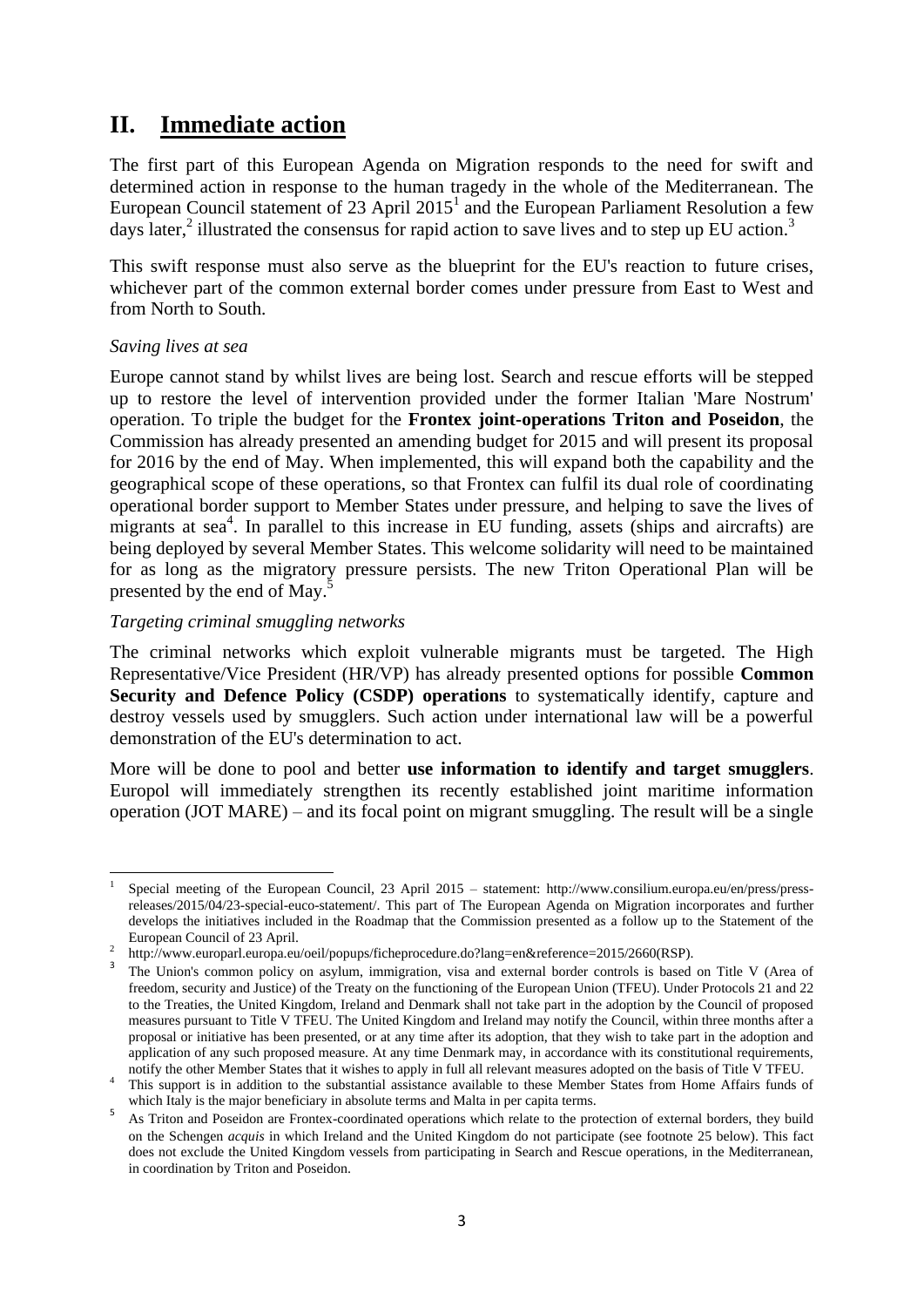entry point for inter-agency cooperation on smuggling.<sup>6</sup> Frontex and Europol will also develop profiles of vessels which could be used by smugglers, following patterns to identify potential vessels and monitor their movements. Finally, Europol will identify illegal internet content used by smugglers to attract migrants and refugees, and request its removal.

### *Responding to high-volumes of arrivals within the EU: Relocation*

Member States' asylum systems today face unprecedented pressure and, with the summer arriving, the flow of people to frontline Member States will continue in the months to come. The EU should not wait until the pressure is intolerable to act: the volumes of arrivals mean that the capacity of local reception and processing facilities is already stretched thin. To deal with the situation in the Mediterranean, the Commission will, by the end of May, propose triggering the emergency response system envisaged under Article 78(3) TFEU<sup>7</sup>. The proposal will include a temporary distribution scheme for persons in clear need of international protection to ensure a fair and balanced participation of all Member States to this common effort. The receiving Member State will be responsible for the examination of the application in accordance with established rules and guarantees. A redistribution key based on criteria such as GDP, size of population, unemployment rate and past numbers of asylum seekers and of resettled refugees can be found in the Annex.

This step will be the precursor of a lasting solution. The EU needs a permanent system for sharing the responsibility for large numbers of refugees and asylum seekers among Member States. The Commission will table a legislative proposal by the end of 2015 to provide for a mandatory and automatically-triggered relocation system to distribute those in clear need of international protection within the EU when a mass influx emerges.<sup>8</sup> The scheme will take account of the efforts already made on a voluntary basis by Member States.

Pending the implementation of these two measures, Member States will need to show solidarity and redouble their efforts to assist those countries on the frontline.

### *A common approach to granting protection to displaced persons in need of protection: Resettlement*

In addition to the relocation of those already on EU soil, the EU has a duty to contribute its share in helping displaced persons in clear need of international protection. This is a joint responsibility of the international community, with the United Nations High Commissioner for Refugees (UNHCR) given the task of identifying when people cannot stay safely in their own countries. Such vulnerable people cannot be left to resort to the criminal networks of smugglers and traffickers. There must be safe and legal ways for them to reach the EU. The UNHCR has endorsed a target of 20,000 resettlement places for the EU per year by the year 2020.<sup>9</sup> Some Member States have already made a major contribution to global resettlement efforts. But others offer nothing – and in many cases they are not making an alternative contribution in terms of receiving and accepting asylum requests or helping to fund the efforts of others.

<sup>6</sup> <sup>6</sup> The European Maritime Security Agency, the European Fisheries Control Agency and Eurojust should also contribute to this work.

<sup>7</sup> This proposal would not apply to Denmark and would apply to the United Kingdom and Ireland only if they make use of their respective "opt-in" right (see footnote 3).

<sup>8</sup> On the scope of such proposal see footnote 3.

<sup>9</sup> Statement of UNHCR Deputy Director, Progress Report on Resettlement, Meeting of the Standing Committee of the Executive Committee of the High Commissioner's Programme, Geneva, 26-28 2012.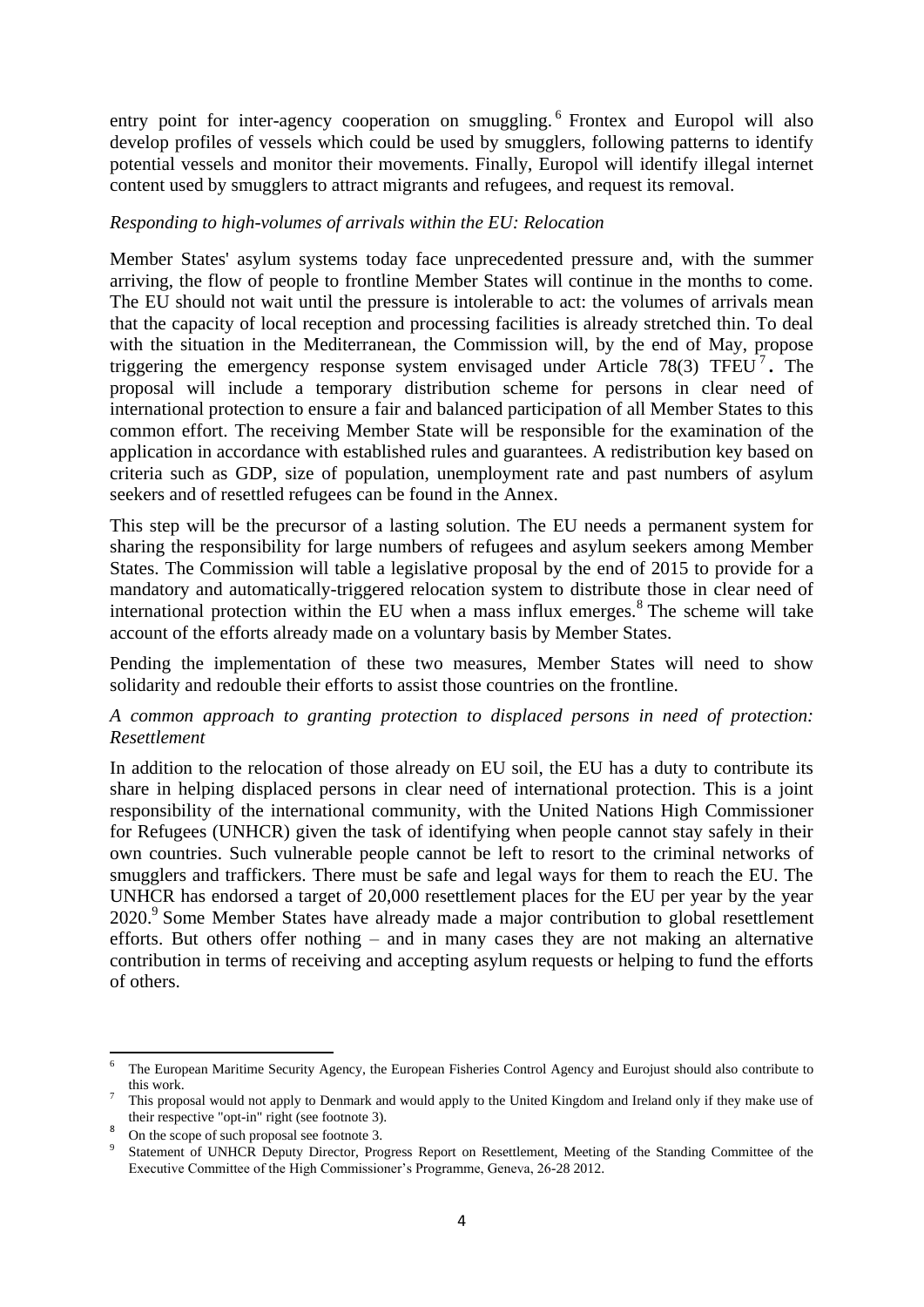By the end of May, the Commission will make a Recommendation proposing an **EU-wide resettlement scheme to offer 20,000 places**. This scheme will cover all Member States, with distribution criteria that can be found in the Annex, such as GDP, size of population, unemployment rate and past numbers of asylum seekers and of resettled refugees, and will take account of the efforts already made on a voluntary basis by Member States. The EU budget will provide dedicated funding of **an extra EUR 50 million** in 2015/2016 to support this scheme. If necessary this will be followed up with a proposal for a binding and mandatory legislative approach beyond  $2016$ <sup>10</sup> In addition to this common effort, the Commission calls on Member States to make use of the existing possibilities offered under the Asylum Migration and Integration Fund and pledge further resettlement places under their national programming, with the funding swiftly adjusted.

In addition, Member States should use to the full the other legal avenues available to persons in need of protection, including private/non-governmental sponsorships and humanitarian permits, and family reunification clauses.

### *Working in partnership with third countries to tackle migration upstream*

The EU can also take immediate action to intervene upstream in regions of origin and of transit. The Commission and the European External Action Service (EEAS) will work together with partner countries to put in place concrete measures to prevent hazardous journeys.

First, the EU should step up its support to the countries bearing the brunt of displaced refugees. **Regional Development and Protection Programmes** will be set up or deepened, starting in North Africa and the Horn of Africa, as well as by building on the existing one in the Middle East. EUR 30 million will be made available in 2015/2016 and should be complemented by additional contributions from Member States.

Second, **a pilot multi-purpose centre will be set up in Niger** by the end of the year. Working with the International Organisation for Migration (IOM), the UNHCR and the Niger authorities**,** the centre will combine the provision of information, local protection and resettlement opportunities for those in need. Such centres in countries of origin or transit will help to provide a realistic picture of the likely success of migrants' journeys, and offer assisted voluntary return options for irregular migrants.

Third, migration will become a specific component of ongoing **Common Security and Defence Policy (CSDP)** missions already deployed in countries like Niger and Mali, which will be strengthened on border management. A dedicated summit will be organised in Malta in the autumn with key partners, including the African Union**,** to develop a common approach with the region addressing the causes of irregular migration and the protection of people in need, as well as smuggling and trafficking of people.

This work will be closely connected to broader political initiatives to promote stability. Of particular importance is the action led by the HR/VP to address the situation in **Libya**, with full support to the UN-led efforts to encourage the process of setting up of a Government of National Unity. Persistent efforts to address the crisis in **Syria** have been accompanied by €3.6 billion in humanitarian, stabilisation and development assistance inside Syria and to help Syrian refugees in countries like Lebanon, Jordan, Turkey and Iraq. These are only some of the most obvious of political crises which will have a profound impact on migration to the EU in the months to come. Close attention will also be paid to our eastern partners, the Western Balkans and Asia fostering existing cooperation frameworks.

<sup>1</sup>  $10$  On the scope of such proposal see footnote 3.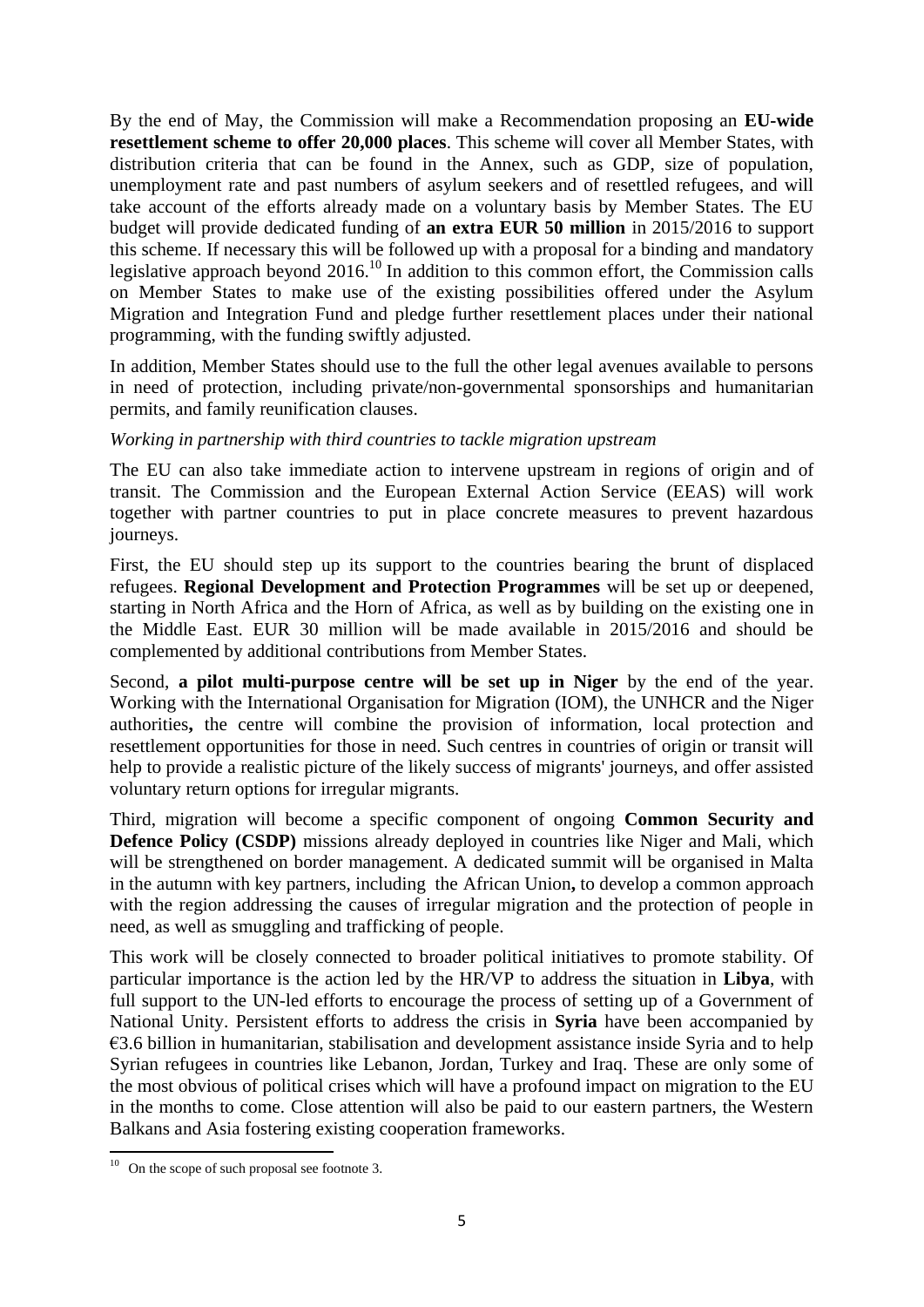### *Using the EU's tools to help frontline Member States*

More will be done to help deal with the immediate challenge faced by Member States in the frontline of migrant arrivals.

First, the Commission will set up a new **'Hotspot'** approach, where the European Asylum Support Office, Frontex and Europol will work on the ground with frontline Member States to swiftly identify, register and fingerprint incoming migrants. The work of the agencies will be complementary to one another. Those claiming asylum will be immediately channelled into an asylum procedure where EASO support teams will help to process asylum cases as quickly as possible. For those not in need of protection, Frontex will help Member States by coordinating the return of irregular migrants. Europol and Eurojust will assist the host Member State with investigations to dismantle the smuggling and trafficking networks.

Second, the Commission will mobilise an additional EUR 60 million in **emergency funding**, including to support the reception and capacity to provide healthcare to migrants in the Member States under particular pressure<sup>11</sup>. An evaluation of needs is under way.

| ٠<br>٠<br><b>Key Actions</b><br>$\bullet$<br>$\bullet$ | A funding package to triple the allocation for Triton and Poseidon in 2015-16 and to<br>finance an EU-wide resettlement scheme.<br>Immediate support to a possible CSDP mission on smuggling migrants.<br>A legislative proposal to activate the emergency scheme under Article 78(3) TFEU by<br>the end of May, on the basis of the distribution key included in the Annex.<br>A proposal for a permanent common EU system for relocation for emergency<br>situations by the end of 2015.<br>A Recommendation for an EU resettlement scheme by the end of May followed if<br>required by a proposal for more permanent approach beyond 2016.<br>EUR 30 million for Regional Development and Protection Programmes.<br>Pilot multi-purpose centre established in Niger by the end of 2015. |
|--------------------------------------------------------|--------------------------------------------------------------------------------------------------------------------------------------------------------------------------------------------------------------------------------------------------------------------------------------------------------------------------------------------------------------------------------------------------------------------------------------------------------------------------------------------------------------------------------------------------------------------------------------------------------------------------------------------------------------------------------------------------------------------------------------------------------------------------------------------|

# **III. Four pillars to manage migration better**

The migration crisis in the Mediterranean has put the spotlight on immediate needs. But it has also revealed much about the structural limitations of EU migration policy and the tools at its disposal. This is an opportunity for the EU to face up to the need to strike the right balance in its migration policy and send a clear message to citizens that migration can be better managed collectively by all EU actors.

As outlined by President Juncker in his Political Guidelines, a robust fight against irregular migration, traffickers and smugglers, and securing Europe's external borders must be paired with a strong common asylum policy as well as a new European policy on legal migration. Clearly, this requires an enhanced coherence between different policy sectors, such as development cooperation, trade, employment, foreign and home affairs policies.

A clear and well implemented framework for legal pathways to entrance in the EU (both through an efficient asylum and visa system) will reduce push factors towards irregular stay and entry, contributing to enhance security of European borders as well as safety of migratory flows.

**<sup>.</sup>** <sup>11</sup> To this end Member States can use funds available under the Asylum Migration and Integration Fund. Countries particularly affected by an influx of migrants and asylum seekers may also request assistance as appropriate from the EU civil protection mechanism.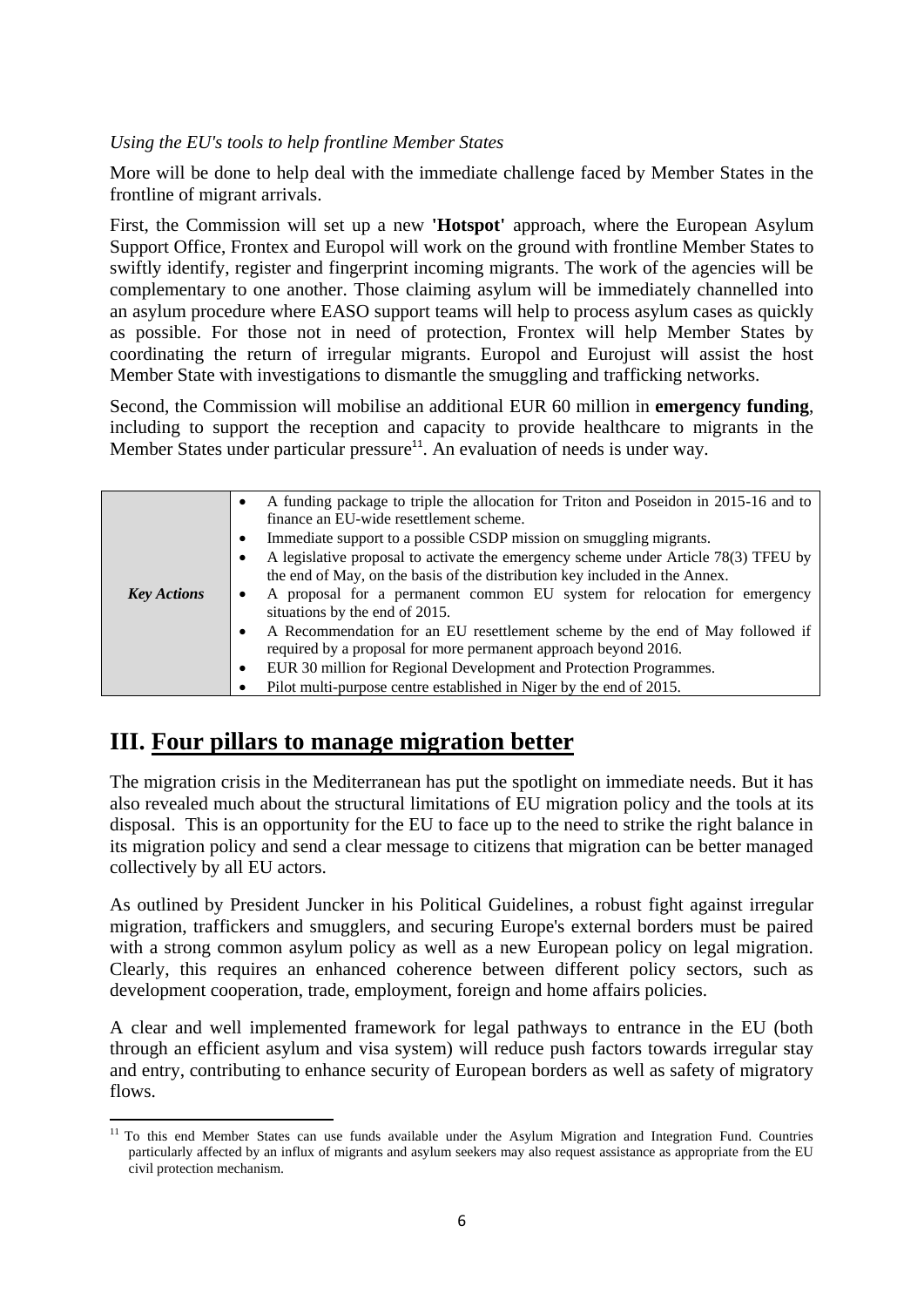The EU must continue to offer protection to those in need. It must also recognise that the skills needed for a vibrant economy cannot always immediately be found inside the EU labour market or will take time to develop. Migrants who have been legally admitted by Member States should not be faced with reluctance and obstruction – they should be given every assistance to integrate in their new communities. This should be seen as central to the values Europeans should be proud of and should project to partners worldwide.

But by the same token, the EU needs to draw the consequences when migrants do not meet the criteria to stay. Unsuccessful asylum claimants who try to avoid return, visa overstayers, and migrants living in a permanent state of irregularity constitute a serious problem. This corrodes confidence in the system. It offers strong arguments for those looking to criticise or stigmatise migration. It makes it harder to integrate those migrants staying in the EU as of right.

The EU must continue engaging beyond its borders and strengthen cooperation with its global partners, address root causes, and promote modalities of legal migration that foster circular growth and development in the countries of origin and destination. This reflection will be addressed more broadly by the Strategic Review initiated by the HR/VP to assess the impact of changes in the global environment, as well as by the forthcoming Review of the European Neighbourhood Policy will also aim to set out proposals in close partnerships with our neighbours for a more focused cooperation on issues of common concern, including migration.

This Agenda sets out four levels of action for an EU migration policy which is fair, robust and realistic. When implemented, they will provide the EU with a migration policy which respects the right to seek asylum, responds to the humanitarian challenge, provides a clear European framework for a common migration policy, and stands the test of time.<sup>12</sup>

# **III.1 Reducing the incentives for irregular migration**

There are many different motivations behind irregular migration. But often, it ends in deep disappointment. The journey is often far more dangerous than expected, often at the mercy of criminal networks who put profit before human life. Those who fail the test of asylum face the prospect of return. Those who live a clandestine life inside Europe have a precarious existence and can easily fall prey to exploitation. It is in the interests of all to address the root causes which cause people to seek a life elsewhere, to crack down on smugglers and traffickers, and to provide clarity and predictability in return policies.

## *Addressing the root causes of irregular and forced displacement in third countries*

Many of the root causes of migration lie deep in global issues which the EU has been trying to address for many years. Migration should be recognised as one of the primary areas where an active and engaged EU external policy is of direct importance to EU citizens. Civil war, persecution, poverty, and climate change all feed directly and immediately into migration, so the prevention and mitigation of these threats is of primary importance for the migration debate.

**<sup>.</sup>** <sup>12</sup> Concerning the scope of the measures which already apply and/or will be proposed, under Title V TFEU, to implement the Agenda, see footnote 3 on the "opt-in" rights concerning the United Kingdom and Ireland and the "opt-out" status concerning Denmark.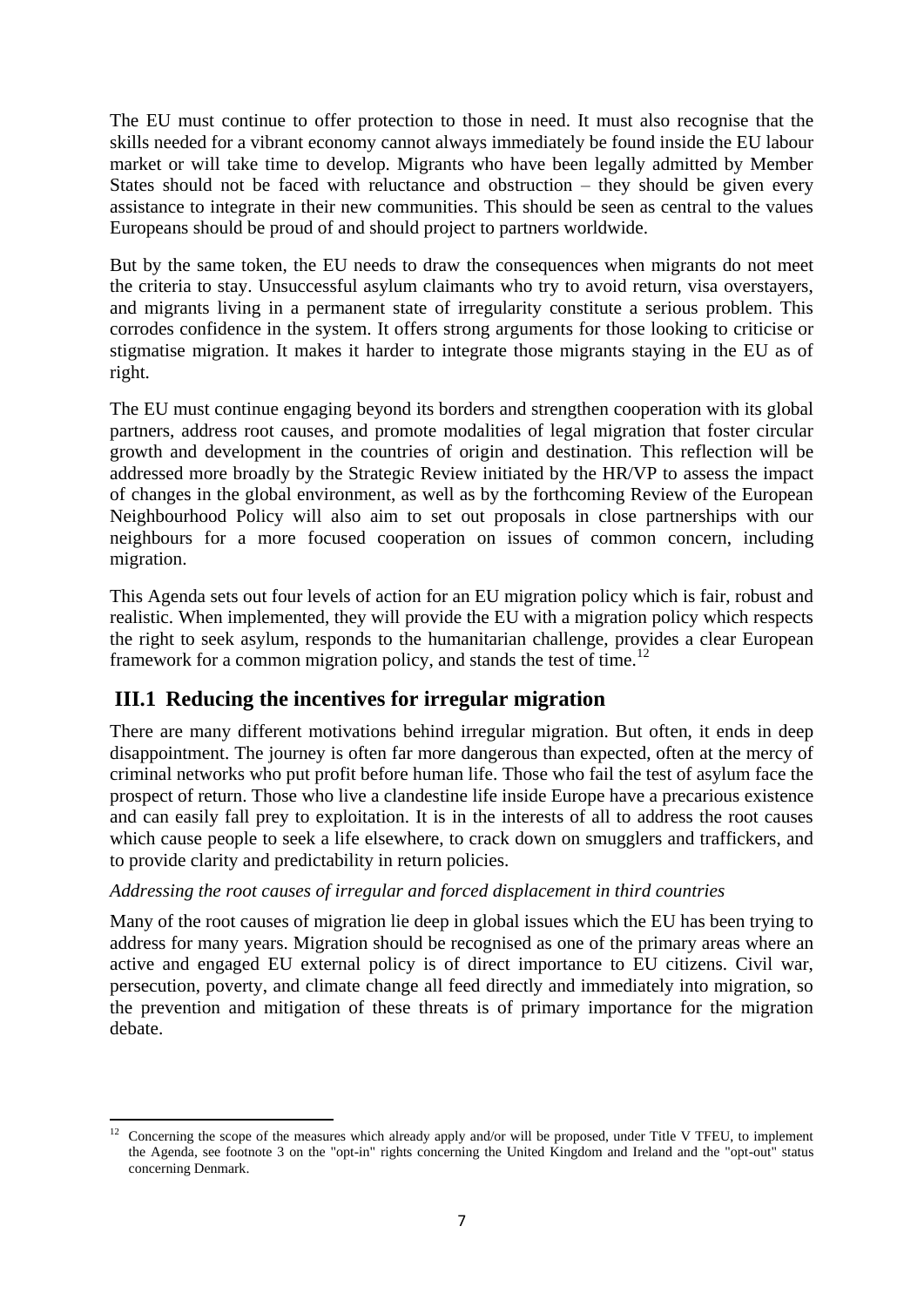Partnership with countries of origin and transit is crucial and there are a series of established bilateral and regional cooperation frameworks on migration in place<sup>13</sup>. These will be enriched by stepping up the role on migration of **EU Delegations** in key countries. Delegations will in particular report on major migratory related developments in the host countries, contribute to mainstream migration issues into development cooperation and reach out to host countries to ensure coordinated action. **European migration liaison officers** will be seconded in EU Delegations in key third countries, in close cooperation with the Immigration Liaison Officers Network  $14$  and with local authorities and civil society, with the purpose of gathering, exchanging and analysing information.

A good example of where there is much to be gained from stepping up cooperation is **Turkey**. Since the beginning of 2014, Turkey has received EUR 79 million to contribute to its efforts to deal with the pressure on its refugee management system and to help prevent hazardous journeys in the Eastern Mediterranean. Deploying a dedicated Frontex liaison officer in Turkey will take cooperation one step further.

With a budget allocation of EUR 96.8 billion for the 2014-2020 period, **EU external cooperation assistance,** and in particular development cooperation, plays an important role in tackling global issues like poverty, insecurity, inequality and unemployment which are among the main root causes of irregular and forced migration. This includes support in regions of Africa, Asia and Eastern Europe where most of the migrants reaching Europe originate from.

As well as addressing long-term root causes, the EU helps to mitigate the impact of crisis at a local level. This needs a sustained effort: more than 70% of the world's refugees and Internally Displaced Persons (IDPs) are trapped in situations of displacement for five years or more. The EU is a leading international donor for refugees with EUR 200 million in ongoing projects from development assistance and over EUR 1 billion of humanitarian assistance dedicated to refugees and IDPs since the beginning of 2014. A strategic reflection is now under way to maximise the impact of this support, with results expected in 2016.

### *The fight against smugglers and traffickers*

**.** 

Action to fight criminal networks of smugglers and traffickers is first and foremost a way to prevent the exploitation of migrants by criminal networks.<sup>15</sup> It would also act as a disincentive to irregular migration. The goal must be to transform smuggling networks from 'low risk, high return' operations for criminals into 'high risk, low return' ones. An action plan will be brought forward by the Commission by the end of May.

**Cooperation with third countries** is of critical importance. Most of the smugglers are not based in Europe, and those who are arrested on the boats in the Mediterranean are normally the last link in the chain. Cooperation to crack down on the local and international criminal

<sup>&</sup>lt;sup>13</sup> Rabat Process, Khartoum Process, the Budapest Process, the Prague Process, the EU-Africa Migration and Mobility Dialogue.

<sup>&</sup>lt;sup>14</sup> Council Regulation (EC) No [377/2004](http://eur-lex.europa.eu/LexUriServ/LexUriServ.do?uri=CELEX:32004R0377:EN:NOT) of 19 February 2004. The Immigration Liaison Officers are representatives of the Member States who are posted in a non-Member State in order to facilitate the measures taken by the EU to combat irregular immigration (OJ L 64, 2.3.2004, p. 1). The United Kingdom and Ireland "opted-in" to this Regulation (see footnote 3).

<sup>&</sup>lt;sup>15</sup> These efforts will also be pursued under the European Agenda for Security and the Maritime Security Strategy. Migrants smuggling and trafficking are two diverse yet interlinked criminal activities perpetrated by criminal networks. The difference between the two is that in the former, migrants willingly engage in the irregular migration process by paying for the services of a smuggler in order to cross an international border, while in the latter they are the victims, coerced into severe exploitation which may or may not be linked to the crossing of a border. In reality, the two phenomena are not easy to disentangle as persons who start their journeys in a voluntary manner are also vulnerable to networks of labour or sexual exploitation.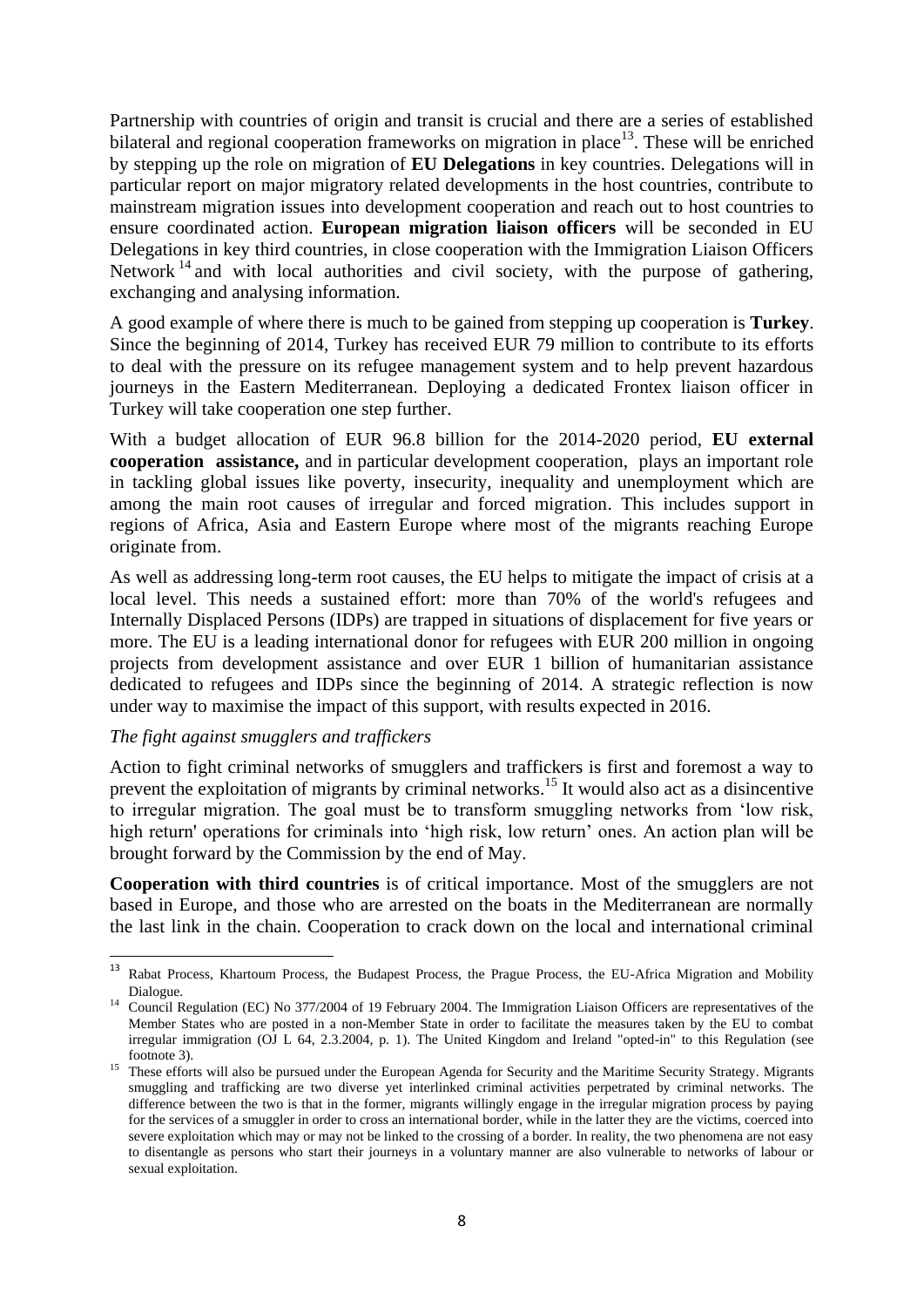groups that control smuggling routes will be a major focus of the intensified cooperation set out above.

EU Agencies can also assist Member States' authorities in intensifying their action against **criminal networks of smugglers.** Agencies help identify smugglers, investigate them, prosecute them, freeze and confiscate their assets. Action will build on immediate efforts to identify, capture and destroy vessels before they are used by criminal networks (see above). Proactive financial investigations, aiming at seizures and recovery of criminal assets, and actions against money laundering connected to migrant smuggling will be supported through enhanced cooperation with Financial Intelligence Units on financial flows and new cooperation with financial institutions, such as banks, international money transfer services, and credit card issuers. This will also draw on the improved information-sharing set out in the European Agenda on Security.

In order to strengthen the instruments available to prosecutors to address smuggling networks, the Commission will improve the existing EU legal framework to tackle **migrant smuggling**  and those who profit from it.<sup>16</sup> In order to take specific action against traffickers' networks and provide assistance to victims of trafficking, the Commission will also complete the initiatives foreseen in the current strategy against **Trafficking in Human Beings** and look at how work can be further improved in  $2016$ .<sup>17</sup> Another potential source of exploitation comes from employers inside the EU. Whilst promoting better integration into the labour market of legal migrants, the Commission will step up action against illegal employment of third country nationals, inter alia through better enforcement and application of the **Employers Sanctions Directive<sup>18</sup>**, which prohibits the employment of third-country nationals who have no right to stay in the EU**.** It will also prioritise infringement procedures relating to this Directive.

### *Return*

One of the incentives for irregular migrants is the knowledge that the EU's return system – meant to return irregular migrants or those whose asylum applications are refused – works imperfectly. Smuggling networks often play on the fact that relatively few return decisions are enforced – only 39.2% of return decisions issued in 2013 were effectively enforced.

To increase the enforcement rate, we first need to ensure that third countries fulfil their international obligation to take back their own nationals residing irregularly in Europe.<sup>19</sup> The

<sup>1</sup> <sup>16</sup> Some of the measures adopted by the Union prior to 1 December 2009 with regard to police cooperation and judicial cooperation in criminal matters no longer apply to the United Kingdom since 1 December 2014, on the basis of Articles 9 and 10 of Protocol 36 to the Treaties, which set out a specific "block opt-out" and "opt-back-in" procedure (see decisions adopted by the Commission and the Council on the measures notified by the United Kingdom, OJ L 345, 1.12.2012, p. 1 and OJ C 430, 1.12.2014, p. 1). In 2002, the EU adopted rules to crack down on migrant smuggling: Directive 2002/90/EC establishing a common definition of the offense of facilitation of unauthorised entry, transit and residence (OJ L 328, 5.12.2002, p. 17) and Framework Decision 2002/946/JHA on the strengthening of the penal framework to prevent the facilitation of unauthorised entry, transit and residence (OJ L 328, 5.12.2002, p. 1). The United Kingdom and Ireland "opted in" both the Directive and the Framework decision. Nevertheless, for the United Kingdom, the Framework decision no longer applies by virtue of the block opt-out provided for in Protocol 36 referred to above. The United Kingdom may however still decide to "opt-in" to this Framework Decision.

<sup>&</sup>lt;sup>17</sup> Concerning the scope of those initiatives and the measures already in force, see footnotes 3 and 17.

<sup>&</sup>lt;sup>18</sup> Directive 2009/52/EC of the European Parliament and of the Council of 18 June 2009 providing for minimum standards on sanctions and measures against employers of illegally staying third-country nationals , OJ L 168, 30.6.2009, p. 24–32. The United Kingdom and Ireland did not "opt-in" to this Directive and are therefore not bound by it or subject to its application.

<sup>&</sup>lt;sup>19</sup> A specific obligation exists in the Cotonou Agreement with the ACP countries. In accordance with Article 13 of the Cotonou Agreement, each Member State of the European Union shall accept the return of and readmission of any of its nationals who are illegally present on the territory of an ACP State, at that State's request, without further formalities; and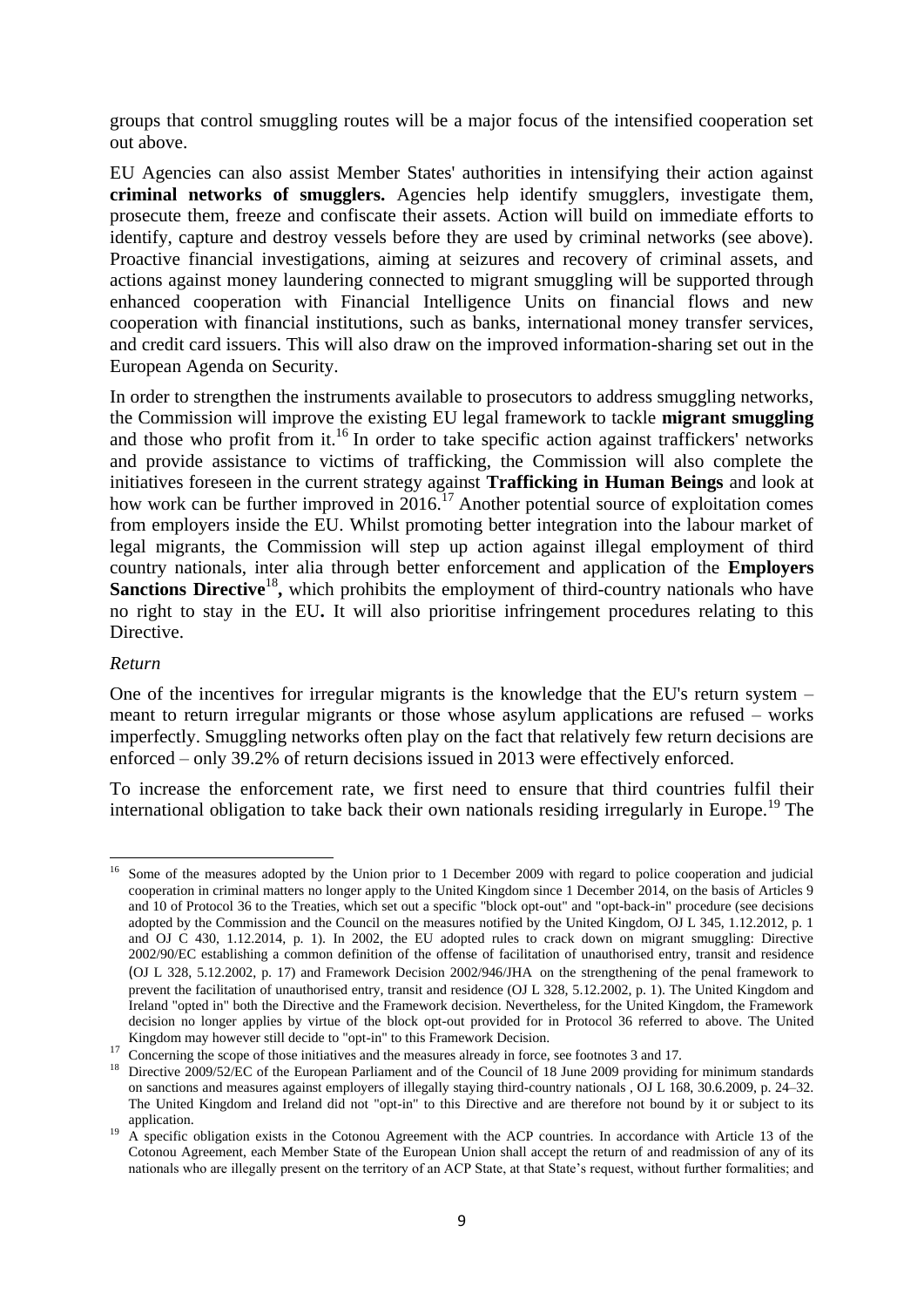EU should be ready to use all leverage and incentives at its disposal. The recently agreed **Pilot Project on Return** to Pakistan and Bangladesh will offer an important practical demonstration of the way forward. <sup>20</sup> The EU will **help third countries to meet their obligations** by offering support such as capacity building for the management of returns, information and awareness campaigns, and support for reintegration measures**.** The Commission will also revise its approach to readmission agreements, $2<sup>1</sup>$  prioritising the main countries of origin of irregular migrants.

In parallel, Member States have to apply the **Return Directive**. <sup>22</sup> The Commission will give priority to monitoring implementation of the Directive, with a more swift return system going hand-in-hand with the respect of the procedures and standards that allow Europe to ensure a humane and dignified treatment of returnees and a proportionate use of coercive measures, in line with fundamental rights and the principle of *non-refoulement<sup>23</sup>*. The implementation of the EU rules on the return of irregular migrants is now being assessed thoroughly in the framework of the Schengen Evaluation Mechanism, and a '**Return Handbook**' will support Member States with common guidelines, best practice and recommendations.

While the EU has common rules on return, it lacks effective operational cooperation. Frontex is currently offering considerable support to Member States, but its mandate must be reinforced to increase its capacity to provide comprehensive operational assistance. Currently, Frontex can only coordinate return missions but not initiate its own. On the basis of the ongoing evaluation to be concluded this year, the Commission will propose to **amend the Frontex legal basis** to strengthen its role on return.<sup>24</sup>

|                    | Addressing the root causes through development cooperation and humanitarian<br>٠                  |
|--------------------|---------------------------------------------------------------------------------------------------|
|                    | assistance.                                                                                       |
| <b>Key Actions</b> | Making migration a core issue for EU delegations.                                                 |
|                    | An action plan on smuggling in May 2015.<br>٠                                                     |
|                    | Stronger action so that third countries fulfil their obligations to readmit their nationals.<br>٠ |
|                    | Adoption of a Return Handbook and monitoring of the implementation of the Return<br>٠             |
|                    | Directive.                                                                                        |
|                    | Reinforcement and amendment of the Frontex legal basis to strengthen its role on<br>٠             |
|                    | return.                                                                                           |

# **III.2 Border management – saving lives and securing external borders**

1

The measures described above to address the situation in the Mediterranean today have been developed as emergency measures in response to a specific crisis. It would be a illusion to

each of the ACP States shall accept the return of and readmission of any of its nationals who are illegally present on the territory of a Member State of the European Union, at that Member State's request and without further formalities.

<sup>&</sup>lt;sup>20</sup> Council Conclusions on EU Return Policy adopted at the Justice and Home Affairs Council meeting of 5 and 6 June 2014.

<sup>&</sup>lt;sup>21</sup> A readmission agreement facilitates the return of third-country nationals. Contracting parties will readmit to their territory without any formality persons with the nationality of that country who are residing without authorisation in the other country or who have crossed its frontier illegally.

<sup>&</sup>lt;sup>22</sup> Directive 2008/115/EC, of 16 December 2008, on common standards and procedures in Member States for returning illegally staying third-country nationals, OJ L 348 98, 24.12.2008, p. 98–107. The United Kingdom and Ireland did not "opt-in" to this Directive and are therefore not bound by it and not subject to its application.

<sup>&</sup>lt;sup>23</sup> *Non-refoulement* is a principle of international law, endorsed by the Charter of fundamental rights, according to which a person must not be returned to a place where there is a serious risk of death penalty, torture or inhuman or degrading treatment.

<sup>24</sup> Frontex was established by Regulation 2007/2004 (OJ L 349, 25.11.2004, p. 1). As a development of the Schengen *acquis* in which Ireland and the United Kingdom do not participate, the latter Member States are not part of Frontex. There is however cooperation with Ireland and the United Kingdom pursuant to Article 12 of the Regulation, in particular regarding the organisation of joint return operations.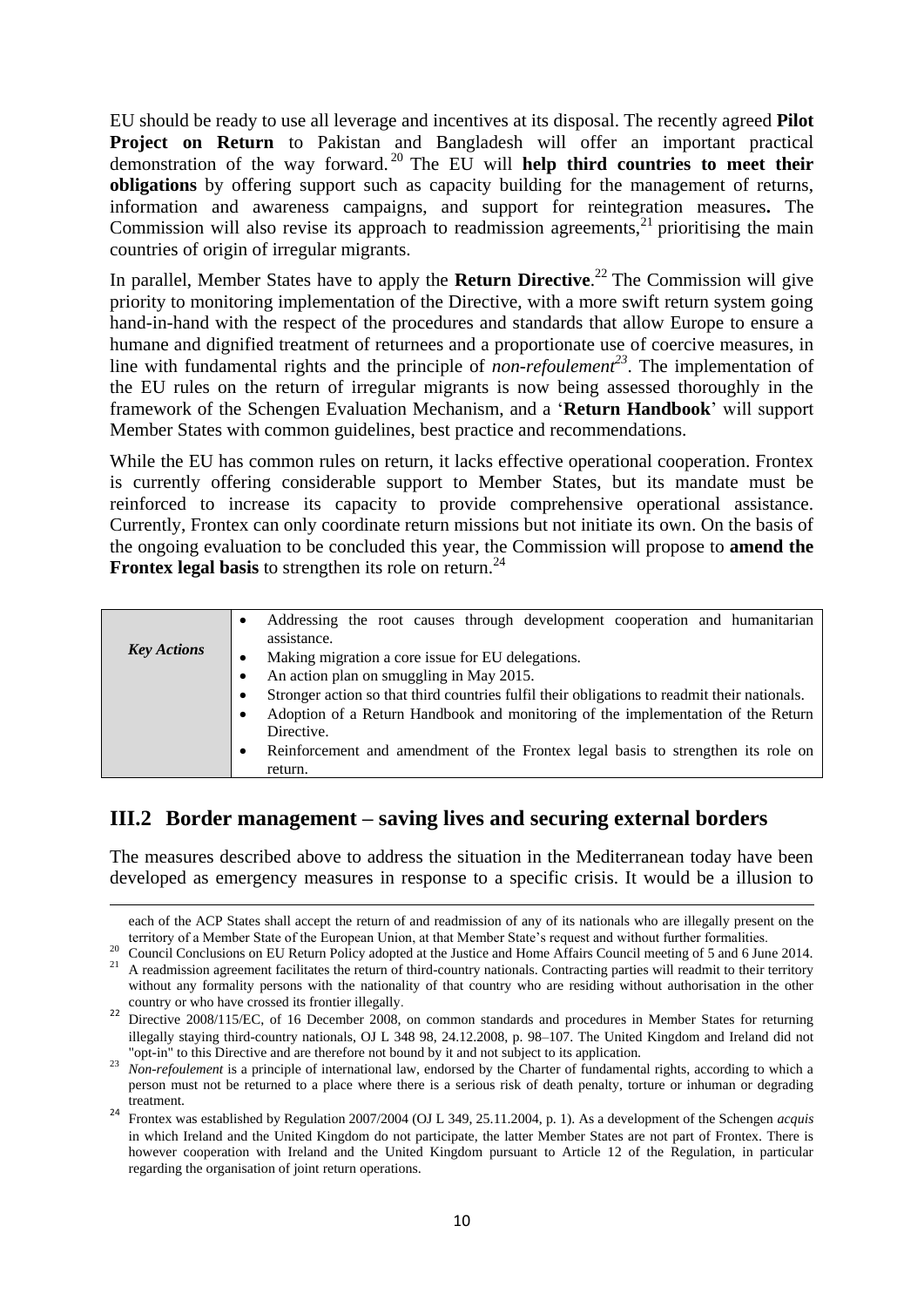believe that this is a short-term need which will not return. The reinforcement of Frontex and the setting up of new forms of cooperation with Member States should be seen as a level of support and solidarity which is here to stay.

The rules of engagement agreed for **Triton** operations should be seen as the model for future action on the whole of the external land and sea border. Every crisis will be different, but the EU needs to heed the lesson and be prepared to act in anticipation of a crisis, not just in reaction.

Coastguards have a crucial role both for saving lives and securing maritime borders. Their effectiveness would be improved through greater cooperation. The Commission, together with relevant agencies, will support such cooperation and, where appropriate, the further pooling of certain coast guard functions at the EU level.

Identifying **risk trends** is increasingly necessary for effective operational preparedness**.** The roll-out of Eurosur<sup>25</sup> has provided a good model on which to build and should be used to the full by all civilian and military authorities with a responsibility for maritime border surveillance. The relevant agencies should develop an effective situational picture to feed into policy-making and response preparation at national and European levels.<sup>26</sup>.

The EU has an established policy to help Member States build up sound and consistent external borders. The Internal Security Fund already provides over  $\epsilon$ 2.7 billion to Member States for the period from 2014-2020. But while rules on border control are in place, border management today varies, based on a patchwork of sectorial documents and instruments. In 2016, the Commission will consolidate this into a **Union standard for border management** to cover all aspects of the Union's external border management.

Managing our borders more efficiently also implies making better use of the opportunities offered by IT systems and technologies. The EU today has three large-scale IT systems, dealing with the administration of asylum (Eurodac), visa applications (the Visa Information System), and the sharing of information about persons or objects for which an alert has been created by the competent authorities (Schengen Information System). The full use of these systems can bring benefits to border management, as well as to enhance Europe's capacity to reduce irregular migration and return irregular migrants. A new phase would come with the "**Smart Borders**" initiative to increase the efficiency of border crossings, facilitating crossings for the large majority of 'bona fide' third country travellers, whilst at the same time strengthening the fight against irregular migration by creating a record of all cross-border movements by third country nationals, fully respecting proportionality. Following initial discussions on the first proposal and to take into account concerns raised by the co-legislators, the Commission intends to present a revised proposal on Smart Borders by the beginning of  $2016^{27}$ 

The development of high standards inside the EU will also make it easier for Europe to support third countries developing their own solutions to better manage their borders. Initiatives in key African and neighbourhood countries could be supported by Frontex as well

<sup>1</sup> <sup>25</sup> Regulation 1052/2013 of 22 October 2013 establishing the European Border Surveillance System (EUROSUR): an information-exchange system designed to improve management of the EU external borders, OJ L 295, 6.11.2013, p. 1 EUROSUR enables near real-time sharing of border-related data between members of the network, consisting of Schengen countries and Frontex. As EUROSUR is a development of the Schengen acquis in which Ireland and the United Kingdom do not participate, those Member States are not part of EUROSUR. The limited cooperation at regional level foreseen in Article 19 of the Regulation is currently under scrutiny before the Court of Justice (pending Case C-88/14).

<sup>&</sup>lt;sup>26</sup> Coordinated by Frontex with input from EASO, Europol, the EU Satellite Centre and the European Maritime Safety Agency.

<sup>&</sup>lt;sup>27</sup> With regard to the scope of such proposal see footnote 3.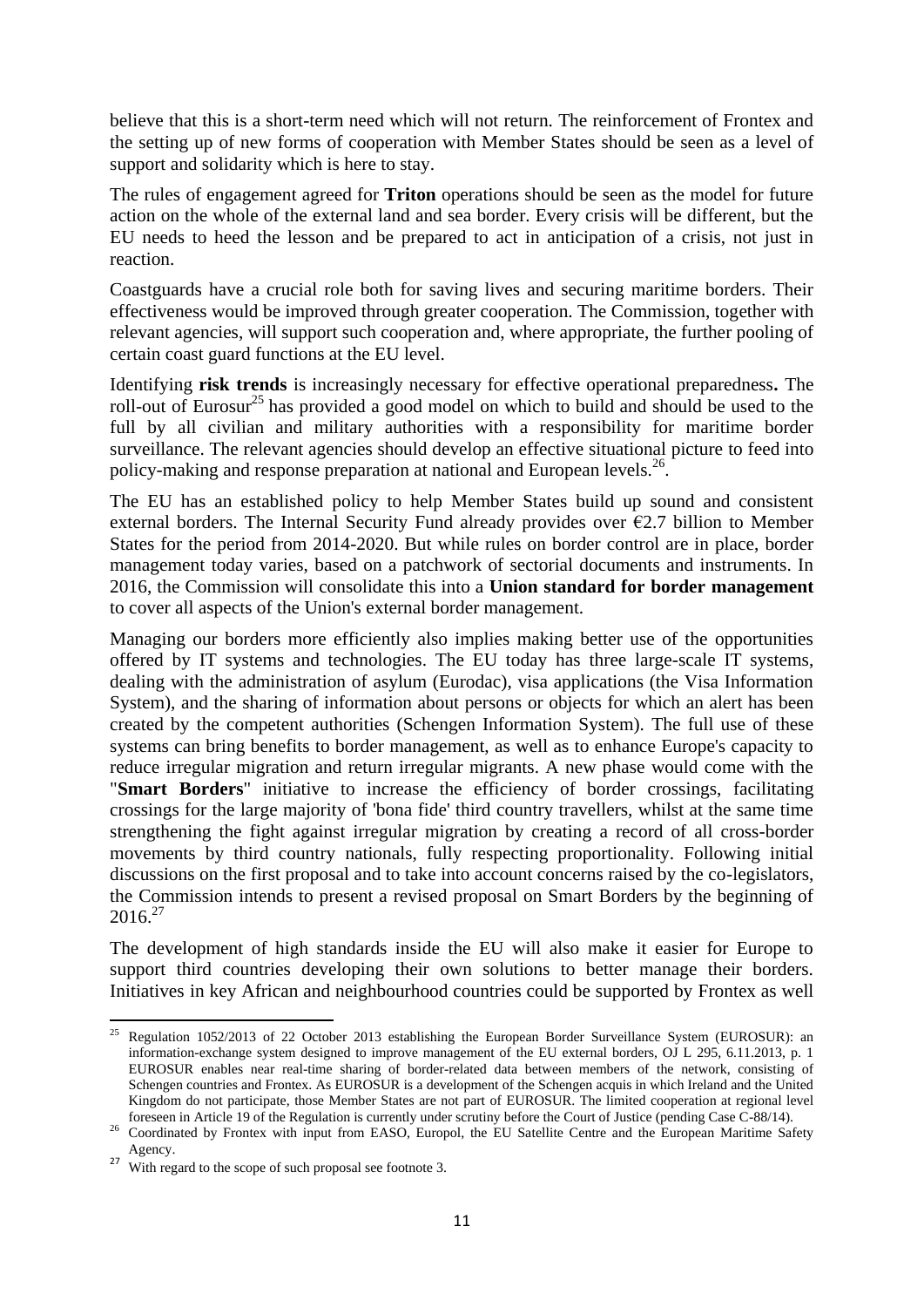as by EU funding and related initiatives in the context of EU neighbourhood and development policies. The goal should be to encourage more secure borders, but also to **strengthen the capacity of countries in North Africa** to intervene and save lives of migrants in distress.

| <b>Key Actions</b><br>A revised proposal on Smart Borders. | Strengthening Frontex's role and capacity.                             |
|------------------------------------------------------------|------------------------------------------------------------------------|
|                                                            | Union Standard for border management.                                  |
|                                                            | Strengthening EU coordination of coast guard functions.                |
|                                                            |                                                                        |
|                                                            | Strengthening the capacity of third countries to manage their borders. |
|                                                            |                                                                        |

# **III.3. Europe's duty to protect: a strong common asylum policy**

The EU needs a clear system for reception of asylum-seekers inside the EU. In 2014, a record 600,000 people applied for asylum in the EU. All asylum applications must be processed and protection granted to those who qualify. One of the weaknesses exposed in the current policy has been the lack of mutual trust between Member States, notably as a result of the continued fragmentation of the asylum system. This has a direct impact on asylum seekers who seek to "asylum shop", but also on EU public opinion: it encourages a sense that the current system is fundamentally unfair. But the EU has common rules which should already provide the basis for mutual confidence, and a further development of these rules will allow for a fresh start.

### *A coherent implementation of the Common European Asylum System*

The priority is to ensure a full and coherent implementation of the Common European Asylum System. This will be supported by **a new systematic monitoring process**, to look into the implementation and application of the asylum rules and foster mutual trust. In addition, working with the Member States and European Asylum Support Office (EASO), the Commission will give further guidance to improve **standards** on reception conditions and asylum procedures to provide Member States with well-defined and simple quality indicators, and reinforcing protection of the fundamental rights of asylum-seekers, paying particular attention to the needs of vulnerable groups, such as children.<sup>28</sup> The Commission will also prioritise transposition and implementation in practice of the recently adopted legislation on asylum rules when considering **infringement procedures**. 29

EASO will at the same time step up **practical cooperation**, developing a role as the clearing house of national Country of Origin Information – the factual information on which asylum decisions are based. This would encourage more uniform decisions. Other key measures are training <sup>30</sup> and a new dedicated network of reception authorities, which could lay the foundation for pooling reception places in times of emergency.

Strengthening the Common European Asylum System also means a more effective approach to **abuses**. Too many requests are unfounded: in 2014, 55% of the asylum requests resulted in a negative decision and for some nationalities almost all asylum requests were rejected, hampering the capacity of Member States to provide swift protection to those in need. The

<sup>28</sup> <sup>28</sup> In order to look at the specific vulnerabilities of children, not only those having a migrant's background, the Commission will develop a comprehensive strategy to follow up on the Action Plan on Unaccompanied Minors (2011-2014) to cover missing and unaccompanied children.

<sup>&</sup>lt;sup>29</sup> Directive 2013/32/EU of 26 June 2013 on common procedures for granting and withdrawing international protection, OJ L 180, 29.6.2013, p. 60; Directive 2013/33/EU of 26 June 2013 laying down standards for the reception of applicants for international protection, OJ L 180, 29.6.2013, p. 96. The United Kingdom and Ireland did not "opt-in" to these Directives.

<sup>&</sup>lt;sup>30</sup> EASO Training Curriculum, a common vocational training system designed for asylum officials and other target groups such as managers and legal officers throughout the EU.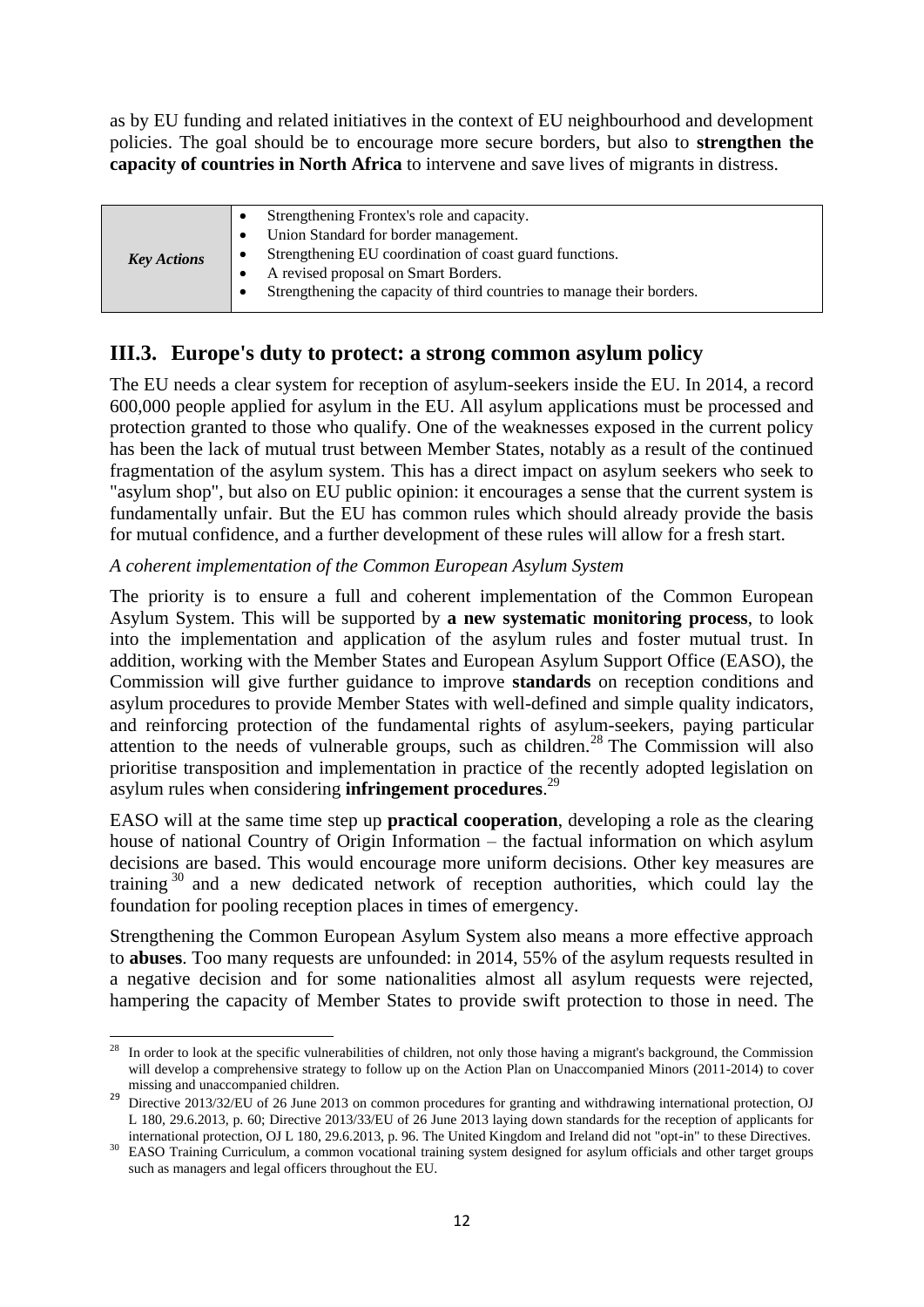legislation includes specific provisions to fight against abuses, for example by allowing swift processing of unfounded asylum applications. To reinforce this, the Commission will work with EASO and Member States to develop guidelines to maximise such possibilities.

Another problem arises with asylum applications from third country nationals who do not require a visa to come to the EU. These cases can be dealt with in part through the post-visa  $l$  liberalisation monitoring mechanisms $l$ <sup>31</sup>. To reinforce this, the Commission will also propose strengthening **Safe Country of Origin provisions** of the Asylum Procedure Directive to support the swift processing of asylum applicants from countries designated as safe.<sup>32</sup>

### *Dublin system – greater responsibility sharing across Member States*

Though the recent legal improvements date only from 2014, the mechanism for allocating responsibilities to examine asylum applications (the "Dublin system"<sup>33</sup>) is not working as it should. In 2014, five Member States dealt with 72% of all asylum applications EU-wide. The EU can provide further assistance, but the rules need to be applied in full.

Member States are responsible for applying the Dublin system. In particular, they should allocate the resources needed in order to increase the number of transfers and cut delays, proactively and consistently apply the clauses related to family reunification, and make a broader and regular use of the discretionary clauses, allowing them to examine an asylum application and relieve the pressure on the frontline Member States. At Union level, the European Asylum Support Office (EASO) will support Member States by establishing a dedicated **network of national Dublin Units**.

Member States must also implement fully the rules on taking migrants' **fingerprints<sup>34</sup>** at the borders. Member States under particular pressure will benefit from the Hotspot system for providing operational support on the ground (see above). The Commission will provide, by the end of May, guidance to facilitate systematic fingerprinting, in full respect of fundamental rights, backed up by practical cooperation and exchange of best practices. The Commission will also explore how more biometric identifiers can be used through the Eurodac system (such as using facial recognition techniques through digital photos).

When the Dublin system was designed, Europe was at a different stage of cooperation in the field of asylum. The inflows it was facing were of a different nature and scale. When the Commission undertakes its **evaluation of the Dublin system** in 2016, it will also be able to draw on the experience from the relocation and resettlement mechanisms. This will help to determine whether a revision of the legal parameters of Dublin will be needed to achieve a fairer distribution of asylum seekers in Europe.<sup>35</sup>

**<sup>.</sup>** <sup>31</sup> This allows the EU to take preventive action in partnership with the countries of origin, developing targeted information campaigns and reinforcing cooperation in border management and the fight against smugglers.

<sup>&</sup>lt;sup>32</sup> Directive 2013/32/EU, quoted above.

<sup>&</sup>lt;sup>33</sup> Regulation (EU) No 604/2013 of 26 June 2013 establishing the criteria and mechanisms for determining the Member State responsible for examining an application for international protection lodged in one of the Member States by a thirdcountry national or a stateless person (OJ L 180, 29.6.2013, p. 31). The United Kingdom and Ireland have notified their wish to take part in the adoption and application of this Regulation. Denmark participates in the Dublin system through a separate international agreement it has concluded with the EU in 2006. The criteria for establishing responsibility run, in hierarchical order, from family considerations, to recent possession of visa or residence permit in a Member State, to whether the applicant has entered EU irregularly, or regularly.

<sup>&</sup>lt;sup>34</sup> Regulation (EU) No 603/2013 of 26 June 2013 on the establishment of Eurodac (recast). The United Kingdom and Ireland have "opted-in" to this Regulation. Denmark participates in the Eurodac system through a separate international agreement it has concluded with the EU in 2006.

<sup>&</sup>lt;sup>35</sup> Concerning the scope of such new initiative see footnote 3.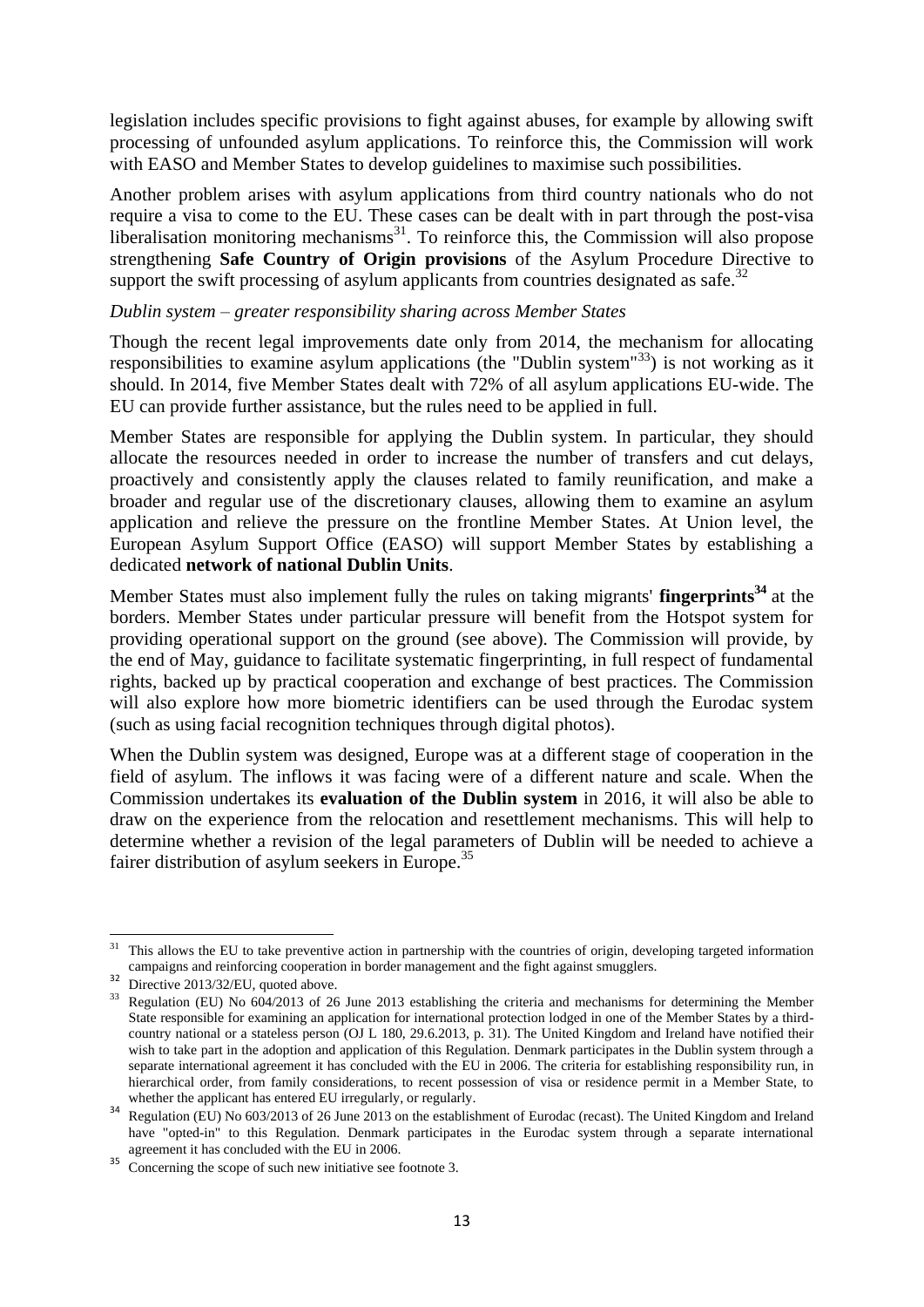|                    | Establishing a new monitoring and evaluation system for the Common European<br>$\bullet$<br>Asylum System and guidance to improve standards on reception conditions and asylum |
|--------------------|--------------------------------------------------------------------------------------------------------------------------------------------------------------------------------|
|                    | procedures.                                                                                                                                                                    |
|                    | Guidelines to fight against abuses of the asylum system.<br>٠                                                                                                                  |
| <b>Key Actions</b> | Strengthening Safe Country of Origin provisions of the Asylum Procedure Directive<br>٠                                                                                         |
|                    | to support the swift processing of asylum applicants from countries designated as safe                                                                                         |
|                    | Measures to promote systematic identification and fingerprinting.<br>$\bullet$                                                                                                 |
|                    | More biometric identifiers passed through Eurodac.<br>$\bullet$                                                                                                                |
|                    | Evaluation and possible revision of the Dublin Regulation in 2016.<br>٠                                                                                                        |

# **III.4 A new policy on legal migration**

Europe is competing with other economies to attract workers with the skills it needs. Changes in the skills required by the EU between 2012 and 2025 are expected to show a sharp increase in the share of jobs employing higher-educated labour (by  $23\%$ ).<sup>36</sup> Shortages have already been seen in key sectors such as science, technology, engineering and healthcare. Europe needs to build up its own skills base and equip people for inclusion in today's labour market. The Commission will present a new Labour Mobility Package and a new Initiative on Skills<sup>37</sup> in 2015, but even with a determined effort over the medium and long term we are unlikely to be able to fully match the needs.

The EU is also facing a series of long-term economic and demographic challenges. Its population is ageing, while its economy is increasingly dependent on highly-skilled jobs. Furthermore, without migration the EU's working age population will decline by 17.5 million in the next decade. Migration will increasingly be an important way to enhance the sustainability of our welfare system and to ensure sustainable growth of the EU economy.

This is why, even if the case for legal migration will always be difficult at a time of high unemployment and social change, it is important to have in place a clear and rigorous common system, which reflects the EU interest, including by maintaining Europe as an attractive destination for migrants<sup>38</sup>.

### *Well managed regular migration and visa policy*

Decisions on the volume of admissions of third country nationals coming to seek work will remain the exclusive competence of Member States. But there is a specific role for the EU. Over the next seven years, European programmes such as Horizon 2020 and Erasmus+ will attract talented individuals to the EU. The Directive on Students and Researchers, now under negotiation by the co-legislators, aims to give these groups new mobility and job-seeking opportunities. The swift adoption of the legislation would allow these strategically important groups to see the EU as a welcoming environment for their work.<sup>39</sup>

<sup>1</sup> <sup>36</sup> Descy, Pascaline (2014), "Projected labour market imbalances in Europe: Policy challenges in meeting the Europe 2020 employment targets", in OECD/European Union, Matching Economic Migration with Labour Market Needs, OECD Publishing [\(http://dx.doi.org/10.1787/9789264216501-12-en\)](http://dx.doi.org/10.1787/9789264216501-12-en).

<sup>&</sup>lt;sup>37</sup> Both initiatives are already envisaged in Annex 1 to the Commission's work programme for 2015.

<sup>&</sup>lt;sup>38</sup> The Commission will also undertake an evaluation and assessment (*fitness check*) of the existing acquis on legal migration with a view to identifying gaps and inconsistencies and consider possible ways of simplifying and streamlining the current EU framework in order to contribute to a better management of legal migration flows. Concerning the scope of such new initiative see footnote 3.

<sup>&</sup>lt;sup>39</sup> COM/2013/0151 final. Concerning the scope of this proposal see also footnote 3.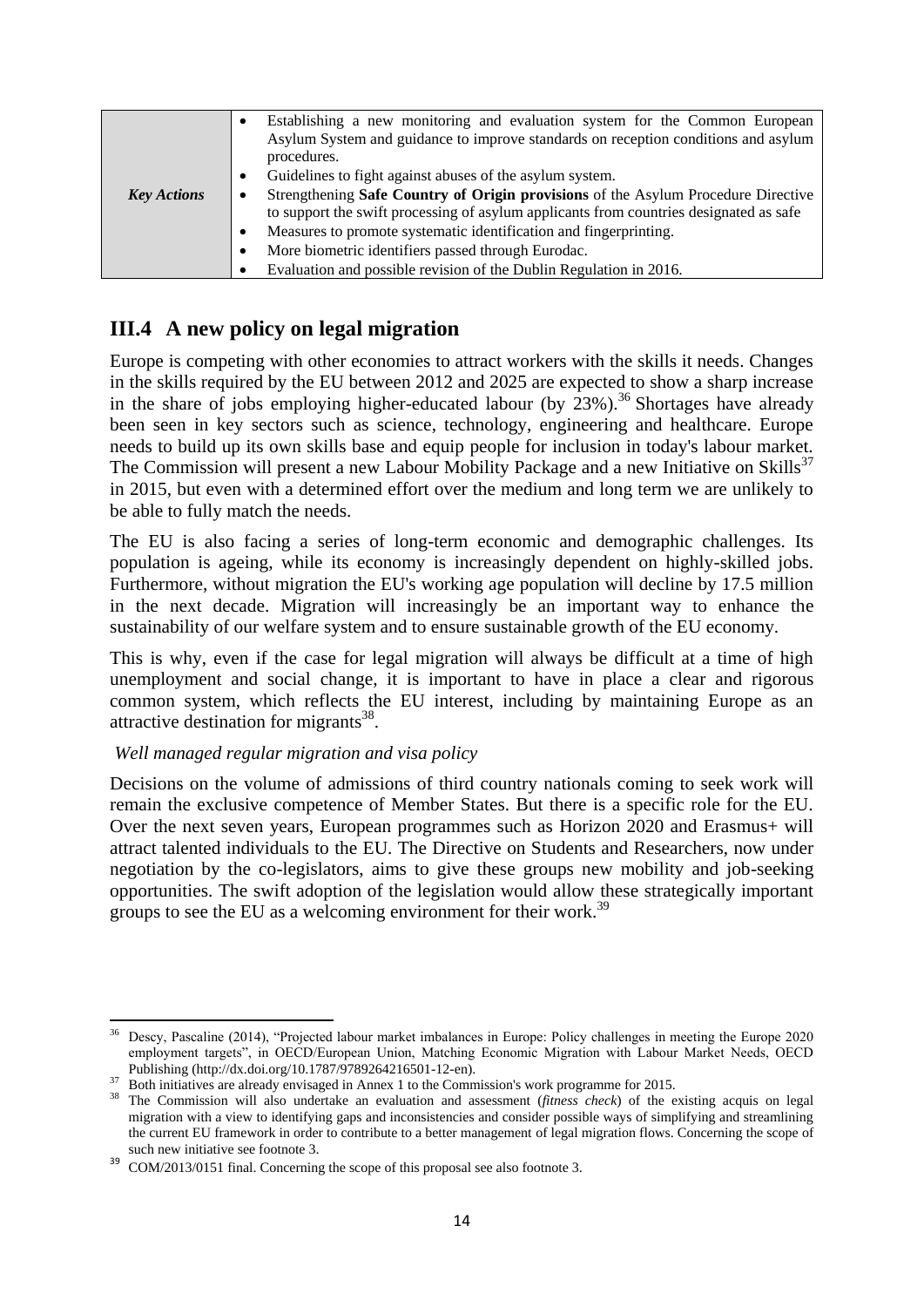The next step should be an attractive EU-wide scheme for highly qualified third-country nationals. The **Blue Card Directive<sup>40</sup>** already provides such a scheme, but in its first two years, only 16,000 Blue Cards were issued and 13,000 were issued by a single Member State. By the end of May, the Commission will launch a public consultation on future of the Blue Card Directive. A review of the Directive will look at how to make it more effective in attracting talent to Europe. The review will include looking at issues of scope such as covering entrepreneurs who are willing to invest in Europe, or improving the possibilities for intra EU mobility for Blue Card holders.

Another sector with important economic impact is **services**. The services sector includes welltrained, highly-skilled foreign professionals who need to travel to the EU for short periods in order to provide services to businesses or governments. The Commission will assess possible ways to provide legal certainty to these categories of people, also in order to strengthen the EU's position to demand reciprocities when negotiating Free Trade Agreements (FTAs).

Member States' role in these decisions calls for a more direct and open dialogue to build common thinking and policy approaches and exchange best practice at European level. The Commission will support Member States in promoting a permanent dialogue and peer evaluation at European level on issues such as labour market gaps, regularisation and integration – issues where decisions by one Member State have an impact on others.

The Commission will also establish a platform of dialogue to include input from business, the trade unions, and other social partners, to maximise the benefits of migration for the European economy and the migrants themselves.

The EU needs the tools to identify those economic sectors and occupations that face, or will face, **recruitment difficulties or skill gaps**. Existing tools already provide some information, but a more complete picture is needed. $^{41}$  Existing web portals, such as the EU Migration portal and Europe's Job Mobility Portal (EURES) can also play an important role in facilitating job matching for third country nationals already in the EU. In matching migrants' skills, a particular problem is the lack of recognition of qualifications acquired by migrants in their home country. The EU can help to improve understanding of qualifications gained outside the EU.<sup>42</sup>

The efforts to develop our new legal migration policy mirror the **modernisation of our visa policy**. <sup>43</sup> In 2014, the Commission tabled a revision of the Visa Code and proposed the establishment of a new type of visa: the Touring Visa.<sup>44</sup> The adoption of these proposals will provide the EU with more flexible visa policy tools, aiming to maximise the positive economic impact of attracting more tourists, and visitors on personal or professional grounds

**.** 

Directive 2009/50/EC of 25 May 2009 on the conditions of entry and residence of third-country nationals for the purposes of highly qualified employment, OJ L 155, 18.6.2009, p. 17–29. The United Kingdom and Ireland did not "opt-in" to this Directive and are not bound by or subject to its application.

<sup>&</sup>lt;sup>41</sup> Such as the Skills Panorama and the Skills Alliances.

<sup>&</sup>lt;sup>42</sup> For example through the European Qualification Framework and in the context of the upcoming revision of the EUROPASS system.

<sup>&</sup>lt;sup>43</sup> The common visa policy mainly provided for in the Visa Code (Regulation 810/2009) sets out the rules for the issuing of short stay visas to third country nationals travelling for the purpose of e.g. tourism, business, private visits family/friends, cultural and sport events. It is part of the Schengen acquis in which Ireland and the United Kingdom do not participate. In 2014, the Schengen States issued approximately 15.8 million visa which represents an increase of approximately 60% compared to 2009. A recast proposal of the Visa Code is currently under discussion in the Parliament and the Council (COM(2014) 164).

<sup>44</sup> It is a new type of visa both for visa-exempt and visa requiring third-country nationals with a legitimate interest in travelling around the Schengen area for more than 90 days in any 180-day period (COM(2014)163). This proposal builds on the part of the Schengen *acquis* in which Ireland and the United Kingdom do not participate.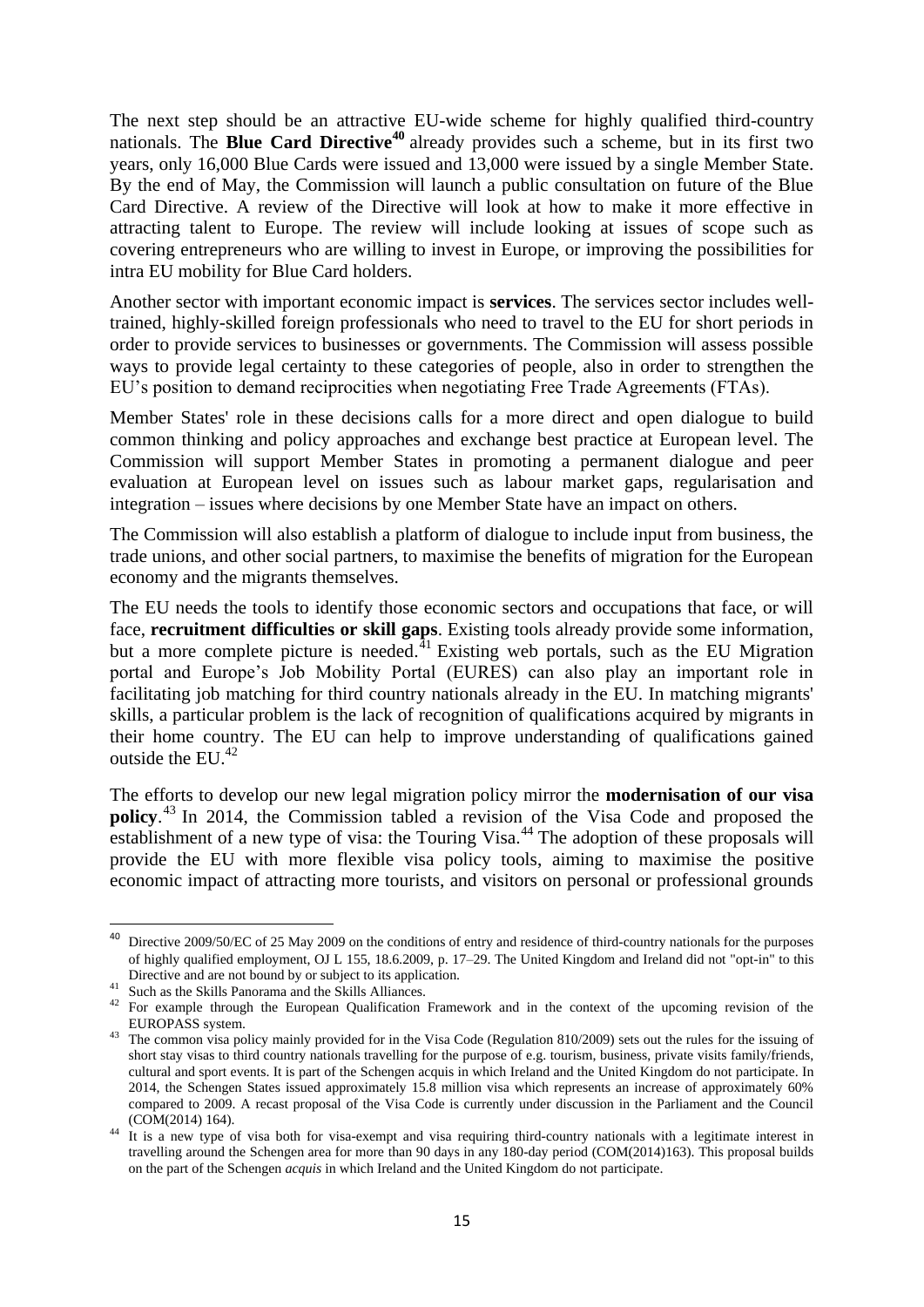while minimising the risks of irregular migration and security. The Commission will also conclude by the end of 2015 its current **review of which nationalities require visas** and may propose to lift visa requirements for some nationalities, on a reciprocal basis, or to re-impose visa requirements for others. This will take into account the ongoing political dialogues with key countries on migration and mobility matters.

### *Effective integration*

1

Our migration policy will succeed if underpinned by effective integration policies. Although the competence lies primarily with Member States, the European Union can support actions by national governments, local authorities and civil society engaged in the complex and long term process of fostering integration and mutual trust.

Funding is provided by the Asylum Migration and Integration Fund (AMIF). But the European Regional Development Fund (ERDF) and the European Social Fund (ESF) can also be of particular importance.<sup>45</sup> For the new programming period (2014-20), at least 20% of ESF resources will contribute to social inclusion, which includes measures for the **integration of migrants** with a particular focus on those seeking asylum and refugees as well as on children. The funds can support targeted initiatives to improve language and professional skills, improve access to services, promote access to the labour market, inclusive education foster inter-cultural exchanges and promote awareness campaigns targeting both host communities and migrants.

### *Maximising the development benefits for countries of origin*

The EU's legal migration policy should also support the development of countries of origin<sup>46</sup>. The United Nations will shortly adopt the **Sustainable Development Goals (SDGs),** and migration-related targets should be included, alongside targets in areas such as promoting decent work, youth employment, wage and social protection policies which can help countries of origin to create better economic opportunities at home. The EU will continue to actively support migration-related targets as part of the final overall framework, and to emphasise the importance of harnessing the positive effects of migration as a horizontal means of implementation for the post-2015 development agenda. This would complement the work of the EU's **Mobility Partnerships**<sup>47</sup> and our efforts to mainstream migration issues into key development sectors.

The Commission will also make available at least EUR 30 million to support partners with capacity building on **effective management of labour migration**, focusing on empowering migrant workers and tackling exploitation. To mirror the success of Europe in establishing a single market underpinned by labour mobility, the EU has also launched a EUR 24 million initiative to support free movement in the Economic Community of West African States. Regional labour mobility schemes encouraging **South-South mobility** can bring an important contribution to local development. The Commission will also promote ethical recruitment in sectors suffering from a lack of qualified workers in countries of origin by supporting international initiatives in this field.

 $45$  The implementation of these measures will be assessed by the end of 2015 to see whether Member States have met their objectives and whether any reprogramming of ESF resources is required.

<sup>&</sup>lt;sup>46</sup> Commission Communication: "Maximising the Development Impact of Migration" (COM(2013)292 final); Council Conclusions on Migration in EU development cooperation of 12 December 2014.

<sup>&</sup>lt;sup>47</sup> The Commission Communication: "The Global Approach to Migration and Mobility" (COM/2011/743 final). These are the most elaborated bilateral cooperation frameworks in the field of migration. They offer a political framework for comprehensive, enhanced and tailor-made dialogue and cooperation with partner countries, including a set of targets and commitments as well as a package of specific support measures offered by the EU and interested Member States. They include the negotiation of visa facilitation and readmission agreements.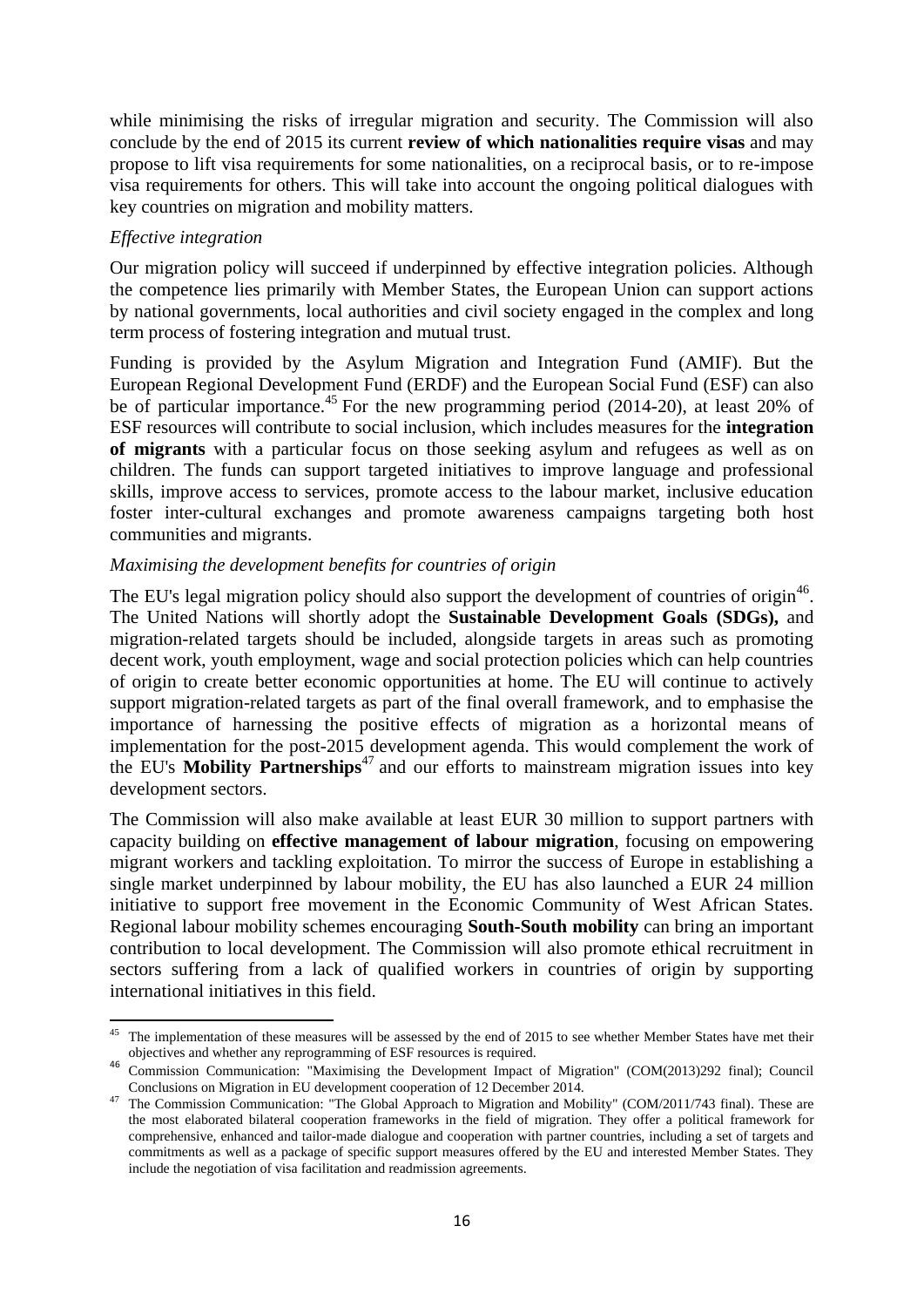One way in which the EU can help to ensure that countries of origin benefit from migration is through **facilitating cheaper, faster and safer remittance transfers**. Adoption of the proposal for a "EU Payment Services Directive  $II^{\prime\prime\prime\prime}$  would help to strengthen the regulatory environment for remittances, and at least EUR 15 million will be made available through the Development Cooperation Instrument to support flagship initiatives in developing countries.

| Modernisation and overhaul of the Blue Card scheme.<br>A platform for dialogue with social partners on economic migration.<br>Stronger action to link migration and development policy.<br><b>Key Actions</b><br>Re-prioritising funding for integration policies<br>Cheaper, faster and safer remittance transfers. |  |
|----------------------------------------------------------------------------------------------------------------------------------------------------------------------------------------------------------------------------------------------------------------------------------------------------------------------|--|
|----------------------------------------------------------------------------------------------------------------------------------------------------------------------------------------------------------------------------------------------------------------------------------------------------------------------|--|

# **IV. Moving Beyond**

This Agenda primarily focuses on offering solutions that will allow Europe to move forward in these areas in the short and medium term. But if we are to address these issues in an effective and sustainable manner in the longer term, European cooperation in the area of migration needs to go further.

The initiatives contained in the Agenda will be critical in shaping an effective and balanced European migration policy. Within the scope of the Treaties and its relevant Protocols, the Commission will launch parallel reflections on a number of areas:

- 1. *The completion of the Common European Asylum System*: The EU Treaties looks forward to a uniform asylum status valid throughout the Union**.** The Commission will launch a broad debate on the next steps in the development of Common European Asylum System, including issues like a common Asylum Code and the mutual recognition of asylum decisions. <sup>49</sup> A longer term reflection towards establishing a single asylum decision process will also be part of the debate, aiming to guarantee equal treatment of asylum seekers throughout Europe.
- 2. *A shared management of the European border*: The scaling up of action in the Mediterranean exposes the reality of the management of external borders increasingly being a shared responsibility. As well as a European System of Border Guards, <sup>50</sup> this would cover a new approach to coastguard functions in the EU, looking at initiatives such as asset sharing, joint exercises and dual use of resources as well as a the possibility of moving towards a European Coastguard.
- 3. *A new model of legal migration:* The EU Treaties reserves the final decision on the admission of economic migrants for Member States. However, the EU needs to look at how to marry this limitation with the collective needs of the EU economy. In particular,

1

COM/2013/0547 final.

<sup>&</sup>lt;sup>49</sup> Mutual recognition of positive asylum decisions means the recognition by a Member State of the positive asylum decisions taken by another Member State.

Study on the feasibility of the creation of a European System of Border Guards [\(http://ec.europa.eu/dgs/home](http://ec.europa.eu/dgs/home-affairs/what-we-do/policies/borders-and-visas/border-crossing/docs/20141016_home_esbg_frp_001_esbg_final_report_3_00_en.pdf)[affairs/what-we-do/policies/borders-and-visas/border](http://ec.europa.eu/dgs/home-affairs/what-we-do/policies/borders-and-visas/border-crossing/docs/20141016_home_esbg_frp_001_esbg_final_report_3_00_en.pdf)[crossing/docs/20141016\\_home\\_esbg\\_frp\\_001\\_esbg\\_final\\_report\\_3\\_00\\_en.pdf\)](http://ec.europa.eu/dgs/home-affairs/what-we-do/policies/borders-and-visas/border-crossing/docs/20141016_home_esbg_frp_001_esbg_final_report_3_00_en.pdf), the ongoing study on the future of Frontex.